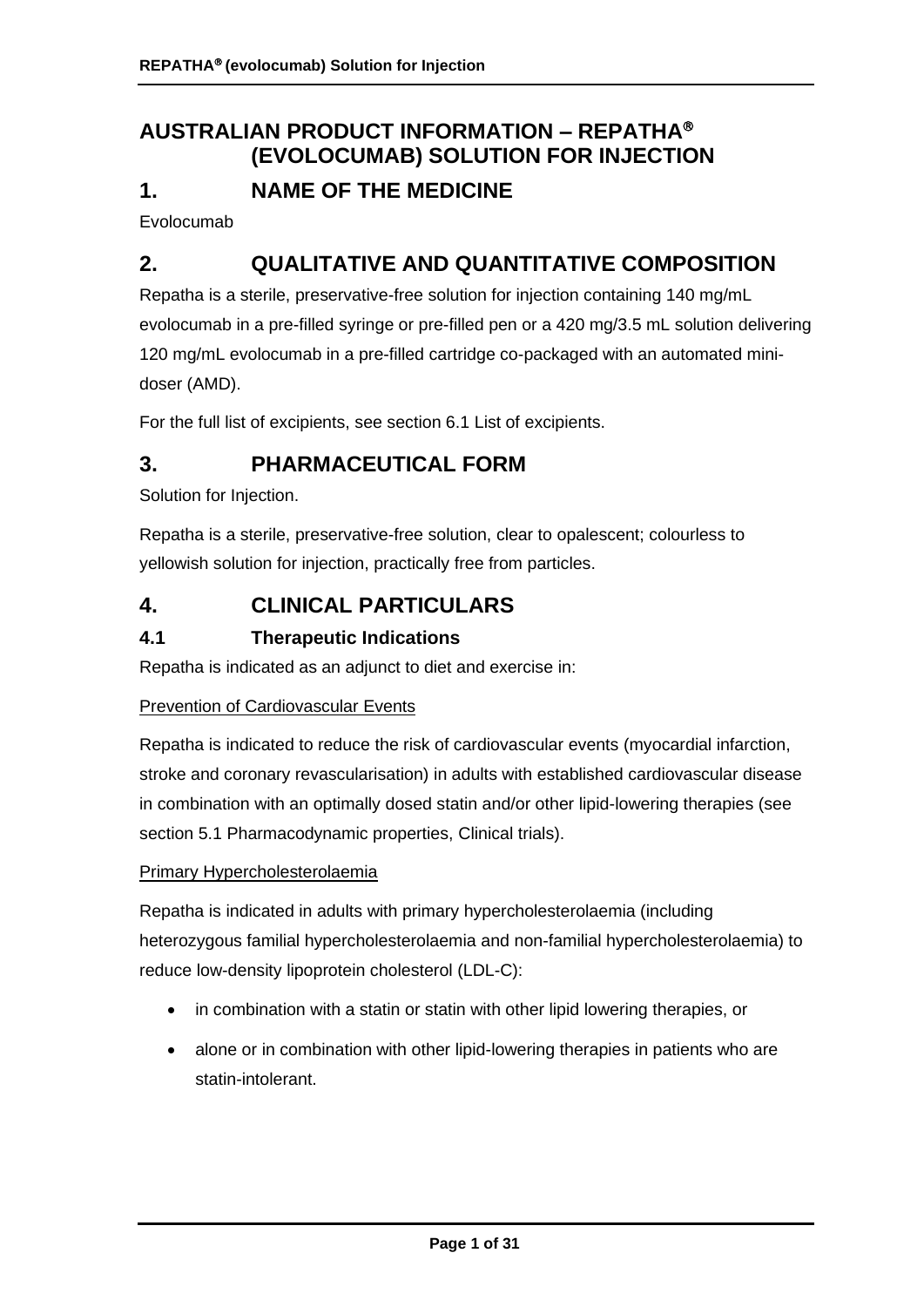### Homozygous Familial Hypercholesterolaemia

Repatha is indicated in adults and adolescents aged 12 years and over with homozygous familial hypercholesterolaemia in combination with other lipid lowering therapies.

## **4.2 Dose and Method of Administration**

#### Dosage (dose and interval)

#### *Primary Hypercholesterolaemia and Prevention of Cardiovascular Events*

The recommended dose for Repatha is either 140 mg every 2 weeks or 420 mg once monthly; both doses are clinically equivalent.

#### *Homozygous Familial Hypercholesterolaemia*

The initial recommended dose for Repatha is 420 mg once monthly. The dose can be increased to 420 mg every 2 weeks if a clinically meaningful response is not achieved in 12 weeks. Patients on apheresis may initiate treatment with 420 mg every 2 weeks to correspond with their apheresis schedule.

#### Method of Administration

Administration should be performed by an individual who has been trained to administer the product.

Prior to subcutaneous administration, allow Repatha to sit at room temperature for at least 30 minutes for the pre-filled pen or 45 minutes for the automated mini-doser (AMD). Do not warm in any other way.

Avoid vigorous shaking the product.

Visually inspect the solution for particles and discolouration. Do not use if the solution is discoloured, cloudy, or if flakes or particles are present.

Doses may be administered in the upper arm, thigh, or abdomen. Injection sites should be rotated and injections should not be given into areas where the skin is tender, bruised, red, or hard.

Repatha is for single-use in one patient only. Discard any residue.

Comprehensive instructions for the administration of Repatha are provided in the Instructions for Use.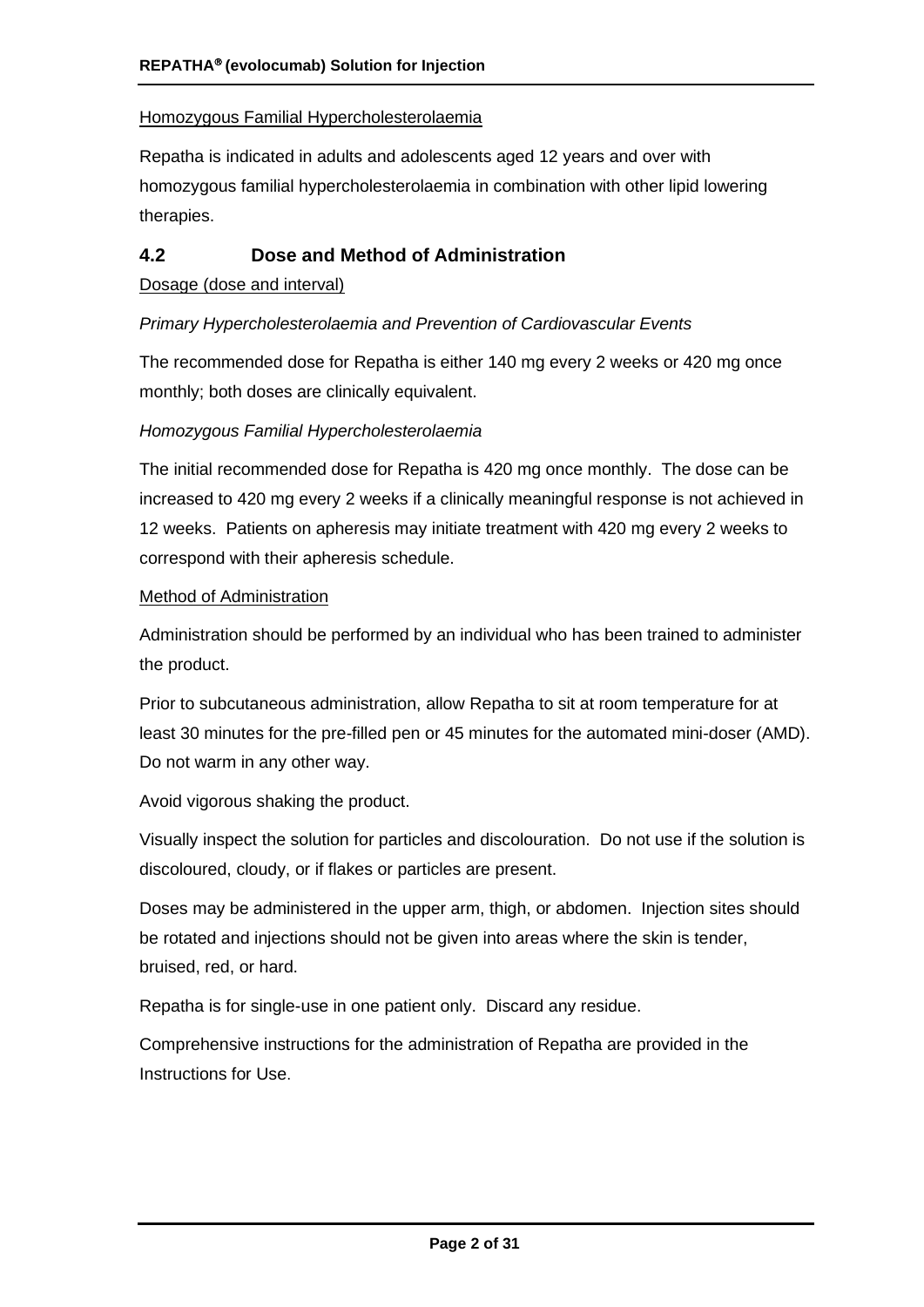| <b>Indication</b>                                 | <b>Recommended Dosage and</b><br><b>Frequency</b>                                                                                                                                                                                                                                              | Method of<br><b>Administration</b>                                                                                                                                                              |
|---------------------------------------------------|------------------------------------------------------------------------------------------------------------------------------------------------------------------------------------------------------------------------------------------------------------------------------------------------|-------------------------------------------------------------------------------------------------------------------------------------------------------------------------------------------------|
| Primary<br>Hypercholesterolaemia                  | 140 mg every 2 weeks                                                                                                                                                                                                                                                                           | One single-use pre-filled<br>pen (SureClick <sup>®</sup> )                                                                                                                                      |
| and Prevention of<br><b>Cardiovascular Events</b> | 420 mg once monthly                                                                                                                                                                                                                                                                            | One single-use automated<br>mini-doser (AMD) with<br>3.5 mL pre-filled cartridge                                                                                                                |
|                                                   |                                                                                                                                                                                                                                                                                                | or<br>Three single-use pre-filled<br>pens (SureClick)<br>administered<br>consecutively within 30<br>minutes                                                                                     |
| Homozygous Familial<br>Hypercholesterolaemia      | Initial dose is 420 mg once<br>monthly. The dose can be<br>increased to 420 mg every 2<br>weeks if a clinical meaningful<br>response is not achieved in<br>12 weeks.<br>Patients on apheresis may<br>initiate treatment with 420 mg<br>every 2 weeks to correspond<br>with apheresis schedule. | One single-use automated<br>mini-doser (AMD) with<br>3.5 mL pre-filled cartridge<br>or<br>Three single-use pre-filled<br>pens (SureClick)<br>administered<br>consecutively within 30<br>minutes |

#### Dosage Adjustment

#### *Patients with Renal Impairment*

No dose adjustment is necessary in patients with renal impairment.

#### *Patients with Hepatic Impairment*

No dose adjustment is necessary in patients with mild to moderate hepatic impairment. Repatha has not been studied in patients with severe hepatic impairment (Child-Pugh class C).

#### *Elderly Patients*

No dose adjustment is necessary in elderly patients (age ≥ 65 years).

#### **4.3 Contraindications**

Known hypersensitivity to evolocumab or any of the excipients found in Repatha.

#### **4.4 Special warnings and precautions for use**

#### **Allergic Reactions**

Hypersensitivity reactions (e.g. rash, urticaria) have been reported in patients treated with Repatha, including some that led to discontinuation of therapy. If signs or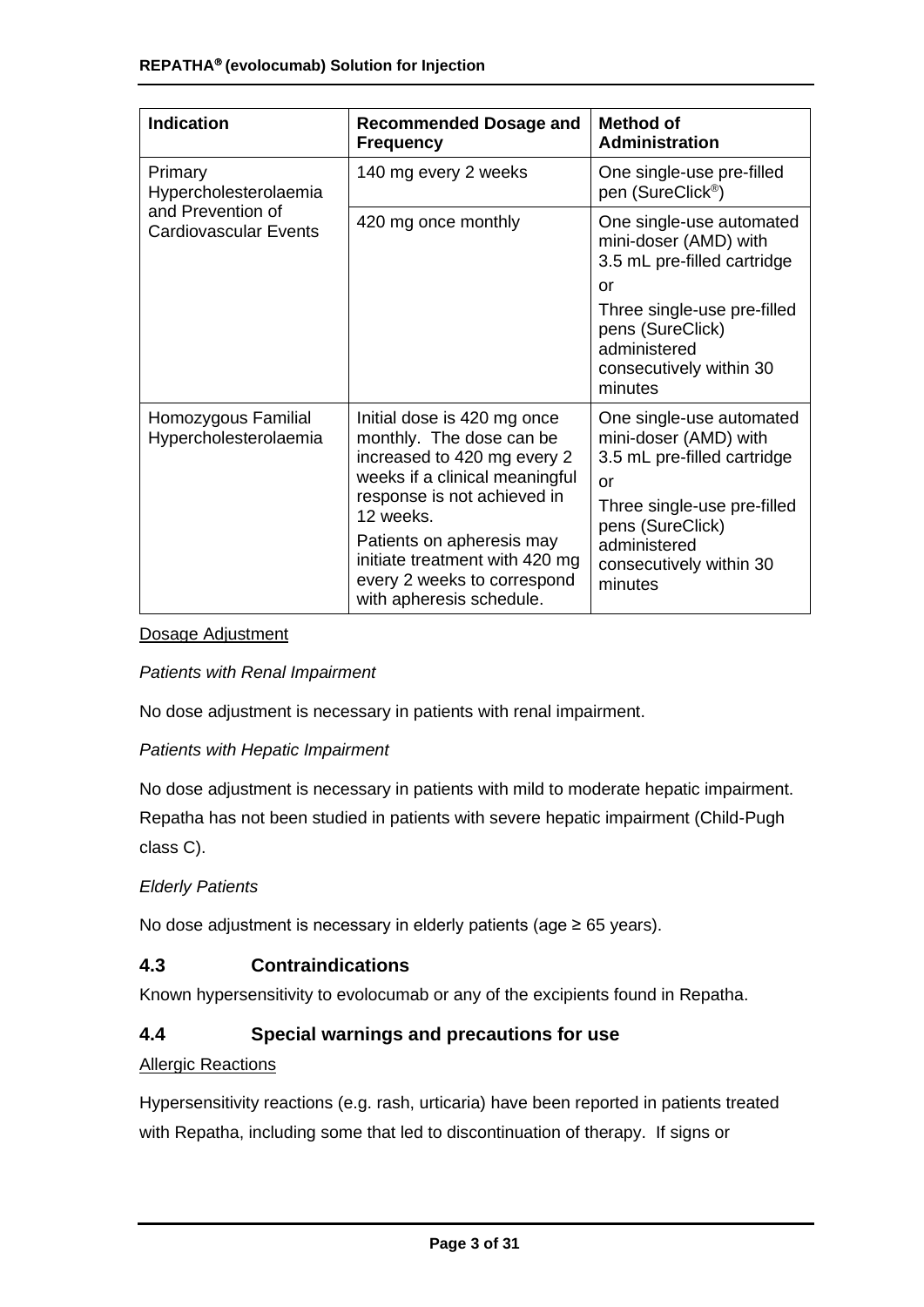symptoms of serious allergic reactions occur, discontinue treatment with Repatha, treat according to the standard of care, and monitor until signs and symptoms resolve.

#### Concomitant Lipid-Lowering Therapies

When using Repatha in combination with statins or other lipid-lowering therapies (e.g. ezetimibe), the prescriber should refer to the Contraindications and Special Warnings and Precautions sections of the prescribing information for those medications.

#### Low LDL-C Levels

Although adverse consequences of very low LDL-C were not identified in the clinical trials with an average exposure of 2 years, the long-term effects of very low levels of LDL-C induced by Repatha are unknown.

#### Immunogenicity

In clinical studies, 48 patients (0.3%) out of 17,992 patients treated with at least one dose of Repatha tested positive for the development of anti-evolocumab binding antibodies. The patients whose sera tested positive for binding antibodies were further evaluated for neutralising antibodies and none of the patients tested positive for neutralising antibodies. The presence of anti-evolocumab binding antibodies did not impact the pharmacokinetic profile, clinical response, or safety of evolocumab.

#### Use in Hepatic Impairment

No dose adjustment is necessary in patients with mild to moderate hepatic impairment (Child-Pugh A or B). Repatha has not been studied in patients with severe hepatic impairment (Child-Pugh C).

#### Use in Renal Impairment

No dose adjustment is necessary in patients with Chronic Kidney Disease (CKD).

#### Use in the Elderly

Of the 18,546 hypercholesterolaemia patients treated with Repatha in double blind clinical studies, 7656 (41.3%) were ≥ 65 years old, while 1500 (8.1%) were ≥ 75 years old. No overall differences in safety or efficacy were observed between the elderly and younger patients.

#### Paediatric Use

The safety and effectiveness of Repatha have not been established in paediatric patients with primary hypercholesterolaemia. Fourteen adolescent patients aged 12 years and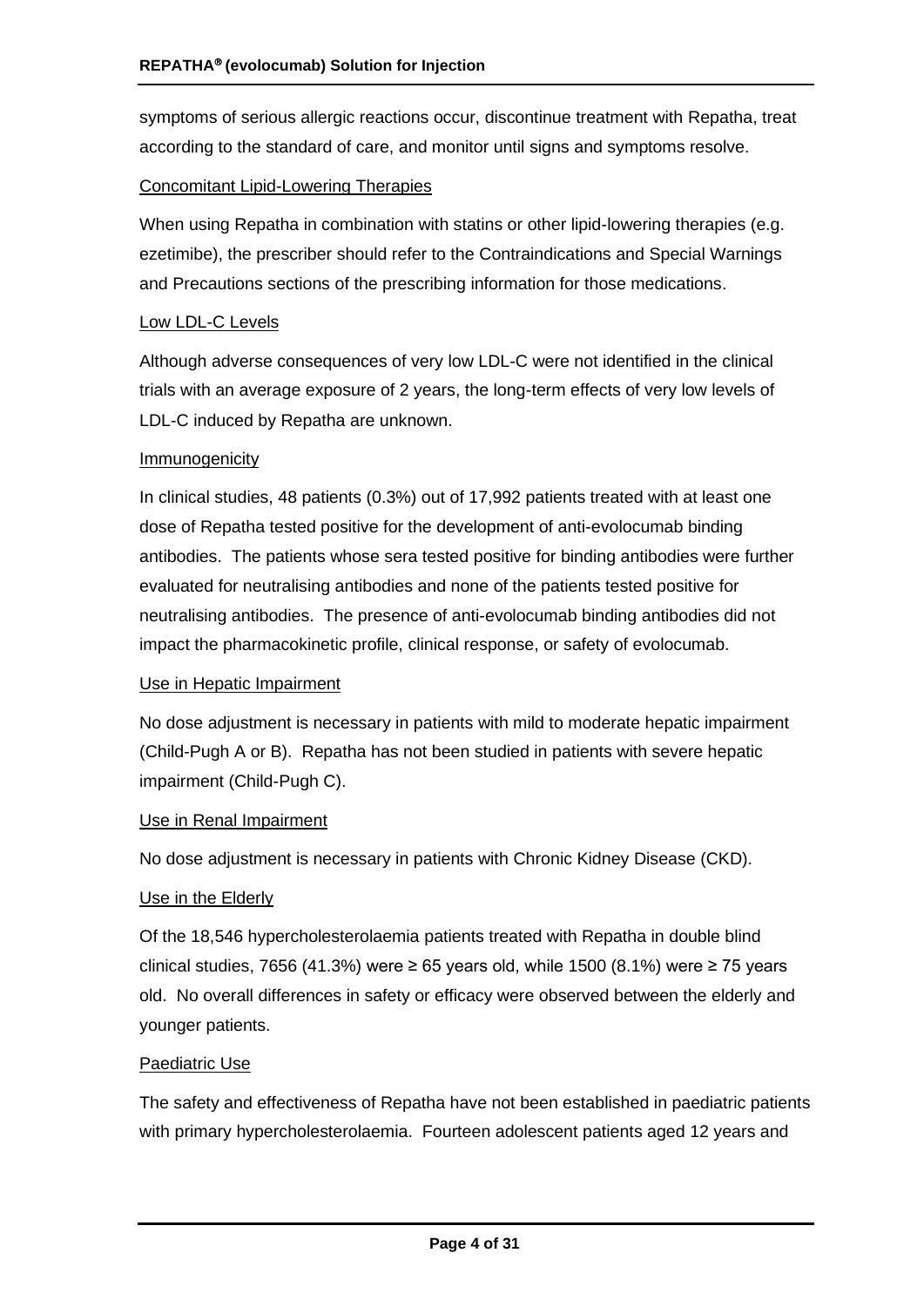over have been included in HoFH clinical studies. No overall differences in safety or efficacy were observed between adolescent and adult patients with HoFH. Long-term safety has not been established in children.

#### Effects on Laboratory Tests

An integrated safety analysis of phase 2 and 3 randomised controlled studies of Repatha with statin therapy for up to 52 weeks duration was performed to assess alanine aminotransferase (ALT)/aspartate aminotransferase (AST) and creatine kinase (CK) for patients with normal values at baseline. The incidence of ALT or AST > 5-fold the upper limit of normal was 0.1% in both the Repatha ( $N = 2523$ ) and control ( $N = 1249$ ) groups. In the same studies,  $CK > 10$ -fold the upper limit of normal was 0.2% ( $N = 2486$ ) in the Repatha group and  $0.1\%$  (N = 1217) in the control group.

### **4.5 Interaction with Other Medicines and Other Forms of Interaction**

No formal drug-drug interaction studies have been conducted for Repatha.

The pharmacokinetic interaction between statins and Repatha was evaluated in the Repatha clinical trials. An approximate 20% increase in the clearance of Repatha was observed in patients co-administered with statins. This increased clearance is in part mediated by statins increasing the concentration of PCSK9 which did not adversely impact the pharmacodynamic effect of Repatha on lipids. No statin dose adjustments are necessary when used in combination with Repatha.

#### **4.6 Fertility, Pregnancy and Lactation**

#### Effects on Fertility

No data are available on the effect of Repatha on human fertility. In hamsters, there was no effect on male or female fertility (including oestrous cycling, sperm analysis, mating performance and embryonic development) when evolocumab was administered at dose levels up to 100 mg/kg every 2 weeks (AUC exposure estimate 7-fold higher than in patients receiving Repatha at 420 mg once every 2 weeks). In sexually mature cynomolgus monkeys, no effects were observed on reproductive organ histopathology, menstrual cycling, or sperm parameters following administration of evolocumab at dose levels up to 300 mg/kg weekly for 6 months (AUC exposure up to 133-fold higher than in patients receiving Repatha at 420 mg once every 2 weeks).

#### Use in Pregnancy

Pregnancy Category: B1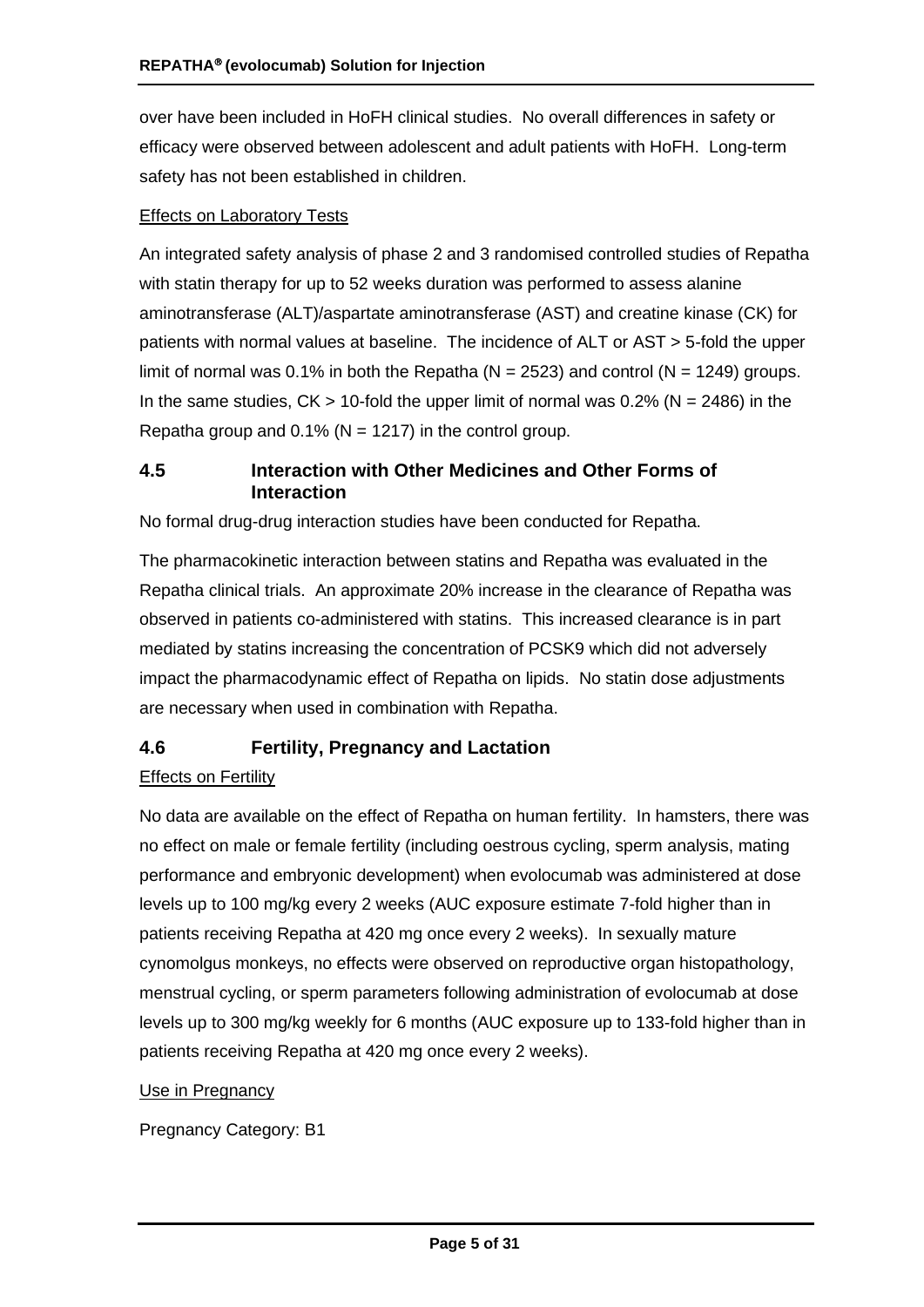Category B1 refers to drugs where animal studies have not shown evidence of an increased occurrence of foetal damage and which have been taken by only a limited number of pregnant women and women of childbearing age, without an increase in the frequency of malformation or other direct or indirect harmful effects on the human foetus having been observed.

In cynomolgus monkeys, no effects on embryo-foetal or postnatal development (up to 6 months of age) were observed when evolocumab was dosed throughout pregnancy at AUC exposure levels 5-fold higher than those achieved in patients receiving Repatha 420 mg once every 2 weeks.

Animal studies are not always predictive of human response. Therefore, it is not known whether Repatha can cause foetal harm when administered to a pregnant woman and Repatha should be used during pregnancy only if the potential benefit justifies the potential risk to the foetus.

When Repatha is administered with a statin or other lipid-lowering therapies (e.g. ezetimibe) in women of childbearing potential, refer to the Use in pregnancy section of the prescribing information for those medications.

#### Use in Lactation

It is not known whether Repatha is present in human milk. Many drugs are present in human milk and because of the potential for adverse effects in nursing infants from Repatha, a decision should be made whether to discontinue nursing or discontinue the drug, taking into account the potential benefit of the drug to the mother and the potential benefit of breast feeding to the infant.

## **4.7 Effects on Ability to Drive and Use Machines**

The effects of this medicine on a person's ability to drive and use machines were not assessed as part of its registration.

## **4.8 Adverse Effects (Undesirable Effects)**

## Summary of Safety Profile

The safety of evolocumab was evaluated in 35,141 patients with primary hypercholesterolaemia, 18,546 patients received evolocumab 140 mg every two weeks or 420 mg once monthly representing 32,231 patient-years of exposure with 14,226 patients treated for 12 months or longer. In two clinical studies in 99 patients with homozygous familial hypercholesterolaemia, there were 63 patient-years of exposure to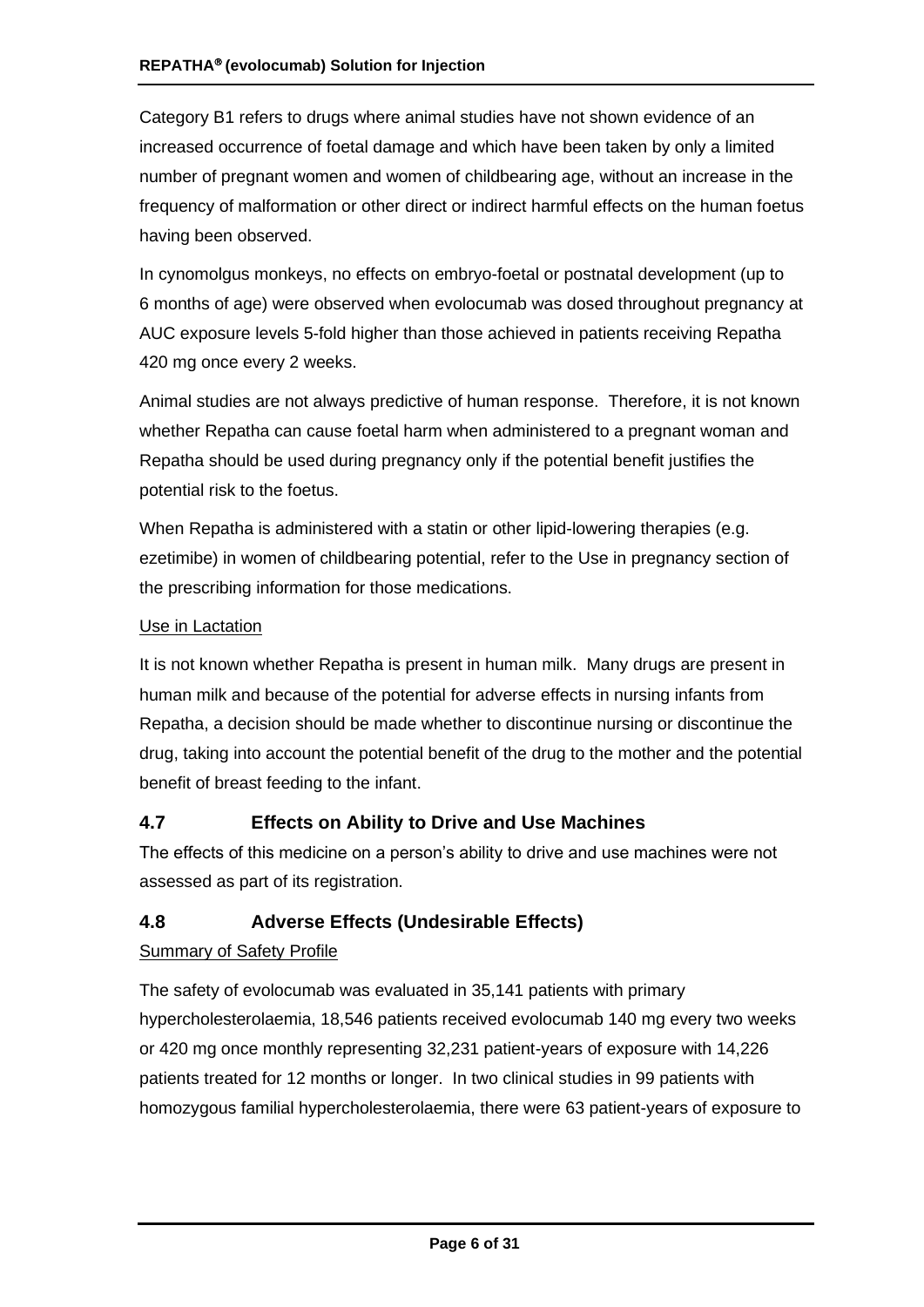evolocumab 420 mg every two weeks or once monthly; 23 of them were treated for 12 months or longer. In clinical studies, the incidence of adverse events was similar between evolocumab and control groups. The adverse reactions associated with evolocumab were usually mild to moderate.

#### **Summary of Adverse Events**

Adverse events reported by preferred term for patients treated with evolocumab at an incidence rate ≥ 2.0% compared to any control, are shown in [Table](#page-6-0) 1.

| <b>Preferred Term</b>                    | Any control     | Evolocumab     |  |  |
|------------------------------------------|-----------------|----------------|--|--|
| <b>Adverse Event</b>                     | $(N = 16, 595)$ | $(N = 18,546)$ |  |  |
|                                          | %               | %              |  |  |
| Nasopharyngitis                          | 7.1             | 7.4            |  |  |
| <b>Diabetes Mellitus</b>                 | 7.0             | 6.7            |  |  |
| Hypertension                             | 7.6             | 6.4            |  |  |
| <b>Upper Respiratory Tract Infection</b> | 4.4             | 4.6            |  |  |
| <b>Back Pain</b>                         | 4.5             | 4.4            |  |  |
| Arthralgia                               | 4.0             | 3.9            |  |  |
| Myalgia                                  | 3.8             | 3.8            |  |  |
| <b>Urinary Tract Infection</b>           | 3.7             | 3.6            |  |  |
| <b>Bronchitis</b>                        | 3.7             | 3.6            |  |  |
| Headache                                 | 3.7             | 3.2            |  |  |
| Influenza                                | 2.9             | 3.2            |  |  |
| Diarrhoea                                | 3.0             | 3.1            |  |  |
| <b>Dizziness</b>                         | 2.9             | 3.0            |  |  |
| Cough                                    | 3.1             | 2.9            |  |  |
| Angina Pectoris                          | 3.5             | 2.8            |  |  |
| Pain in Extremity                        | 3.1             | 2.8            |  |  |
| Fatigue                                  | 2.4             | 2.3            |  |  |
| Muscle Spasms                            | 2.2             | 2.2            |  |  |

<span id="page-6-0"></span>**Table 1. Adverse Events Occurring in Patients Treated with Evolocumab Compared to Any Control\***

\*Any control includes placebo and ezetimibe with or without placebo subjects N = number of subjects randomised and dosed. Includes Double-Blinded Studies: 20090158, 20090159, 20101154, 20101155, 20110231, 20110109, 20110114, 20110115, 20110116, 20110117, 20120348, 20120356, 20120332 part B, 20110118, 20120153, 20120122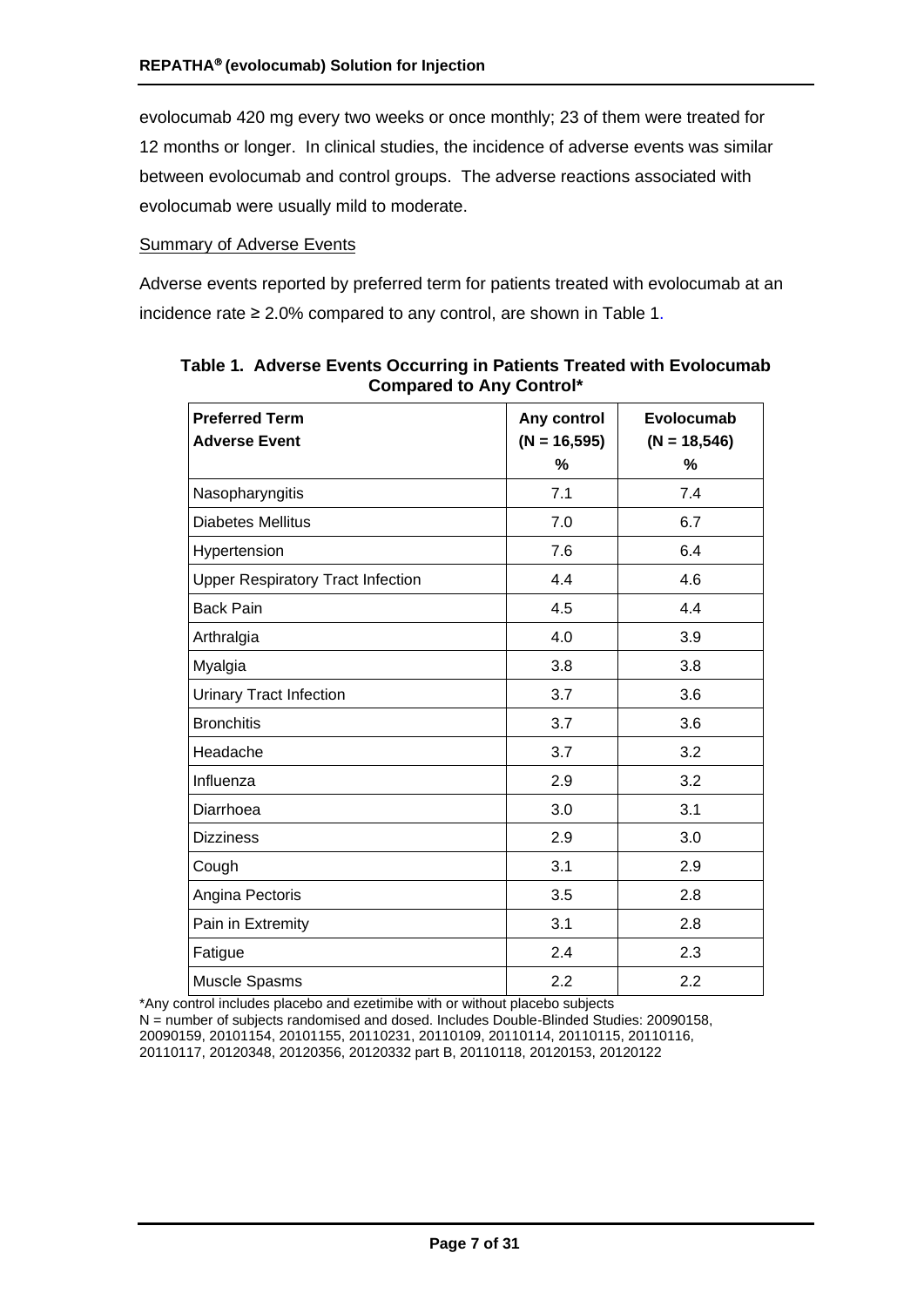#### Summary of Adverse Reactions

Adverse reactions are displayed by system organ class and frequency below using the following convention: very common ( $\geq 1/10$ ), common ( $\geq 1/100$  to < 1/10), uncommon  $\geq$  1/1000 to < 1/100), rare (≥ 1/10,000 to < 1/1000), and very rare (< 1/10,000).

| System organ class (SOC)                                          | <b>Adverse reactions</b>                    | <b>Frequency category</b> |  |  |
|-------------------------------------------------------------------|---------------------------------------------|---------------------------|--|--|
| <b>Gastrointestinal Disorders</b>                                 | Nausea                                      | Common                    |  |  |
| General Disorders and<br><b>Administration Site</b><br>Conditions | Injection Site Reactions*                   | Common                    |  |  |
| Infections and Infestations                                       | Influenza                                   | Common                    |  |  |
|                                                                   | Nasopharyngitis                             | Common                    |  |  |
|                                                                   | <b>Upper Respiratory Tract</b><br>Infection | Common                    |  |  |
| Musculoskeletal and                                               | Arthralgia                                  | Common                    |  |  |
| <b>Connective Tissue Disorders</b>                                | <b>Back Pain</b>                            | Common                    |  |  |
| <b>Skin and Subcutaneous</b>                                      | Rash                                        | Common                    |  |  |
| Tissue Disorders                                                  | Urticaria                                   | Uncommon                  |  |  |

**Table 2. Adverse Reactions with Repatha**

\* Injection Site Reactions includes injection site pain, injection site erythema, injection site bruising, injection site swelling, and injection site haemorrhage

The safety profile in the HoFH population was consistent with that demonstrated in the primary hypercholesterolaemia population.

#### Other Adverse Reactions

A tabulated listing of adverse reactions reported in < 2% of patients treated with evolocumab to a 0.5% cut off, at an incidence greater than any control, are shown in [Table](#page-8-0) 3.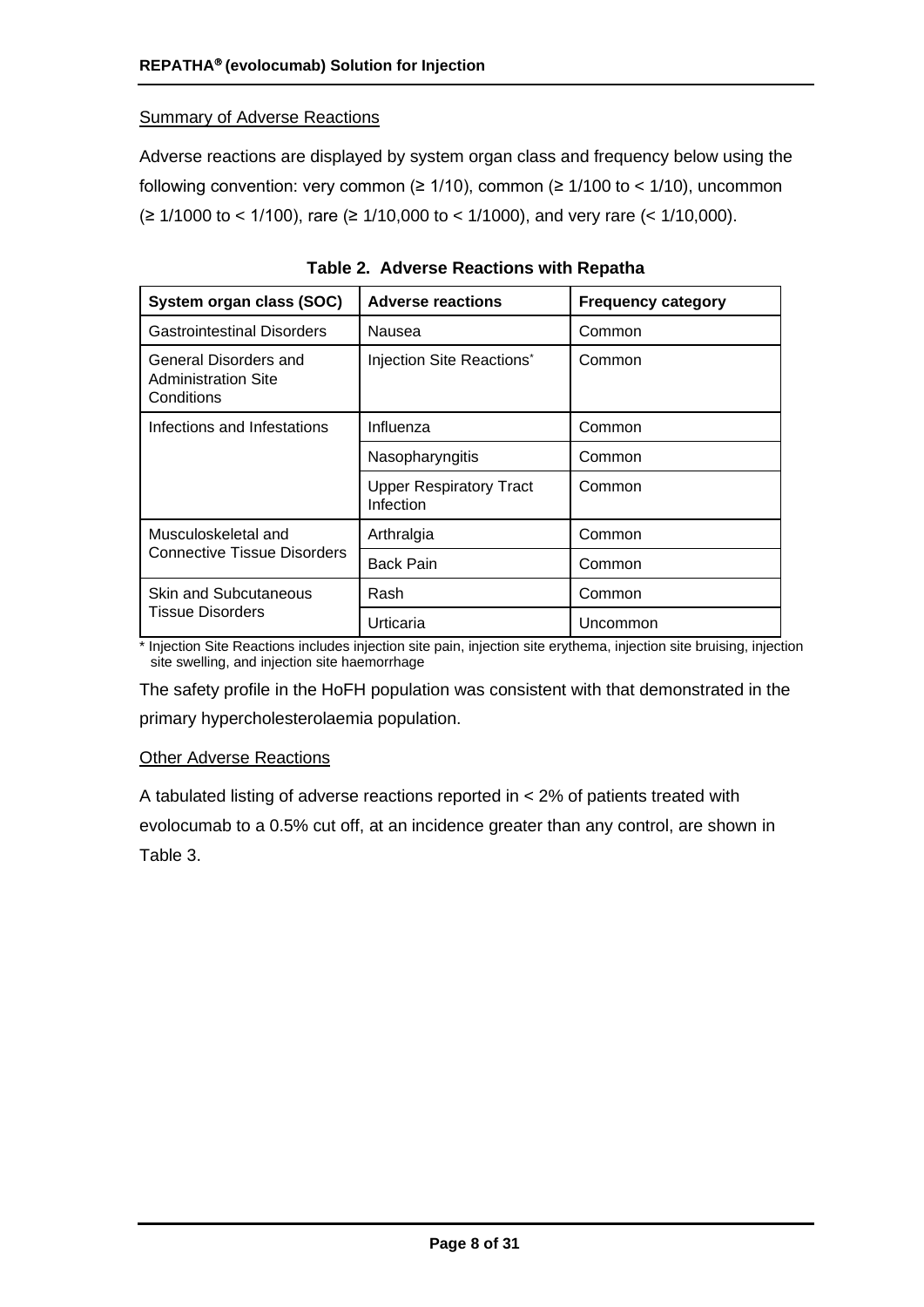<span id="page-8-0"></span>

|                                                 | Any control     | Evolocumab     |
|-------------------------------------------------|-----------------|----------------|
| <b>Body System/Organ Class</b>                  | $(N = 16, 595)$ | $(N = 18,546)$ |
| <b>Adverse Reaction</b>                         | %               | $\%$           |
| <b>GASTROINTESTINAL DISORDERS</b>               |                 |                |
| <b>Abdominal Pain Upper</b>                     | 1.1             | 1.2            |
| Gastroesophageal Reflux Disease                 | 1.0             | 1.1            |
| <b>INFECTIONS AND INFESTATIONS</b>              |                 |                |
| <b>Sinusitis</b>                                | 1.4             | 1.5            |
| Gastroenteritis                                 | 1.0             | 1.1            |
| Viral infection                                 | 0.4             | 0.5            |
| <b>METABOLISM AND NUTRITION DISORDERS</b>       |                 |                |
| Gout                                            | 1.2             | 1.3            |
| Hyperkalaemia                                   | 0.7             | 0.8            |
| <b>SKIN AND SUBCUTANEOUS TISSUE DISORDERS</b>   |                 |                |
| Eczema                                          | 0.4             | 0.6            |
| <b>INVESTIGATIONS</b>                           |                 |                |
| Blood Creatine Phosphokinase Increased          | 1.1             | 1.3            |
| Weight Increased                                | 0.4             | 0.6            |
| <b>PSYCHIATRIC DISORDERS</b>                    |                 |                |
| Insomnia                                        | 1.0             | 1.1            |
| <b>CARDIAC DISORDERS</b>                        |                 |                |
| Palpitations                                    | 0.9             | 1.0            |
| RESPIRATORY, THORACIC AND MEDIASTINAL DISORDERS |                 |                |
| Epistaxis                                       | 0.8             | 0.9            |
| Oropharyngeal Pain                              | 0.7             | 0.8            |
| <b>VASCULAR DISORDERS</b>                       |                 |                |
| Peripheral Arterial Occlusive Disease           | 0.8             | 0.9            |
| <b>Intermittent Claudication</b>                | 0.5             | 0.6            |

|  |  | <b>Table 3. Other Uncommon Adverse Reactions</b> |  |  |
|--|--|--------------------------------------------------|--|--|
|--|--|--------------------------------------------------|--|--|

\*Any control includes placebo and ezetimibe with or without placebo subjects.

N = number of subjects randomised and dosed.

Includes Double-Blinded Studies: 20090158, 20090159, 20101154, 20101155, 20110231, 20110109, 20110114, 20110115, 20110116, 20110117, 20120348, 20120356, 20120332 part B, 20110118, 20120153, 20120122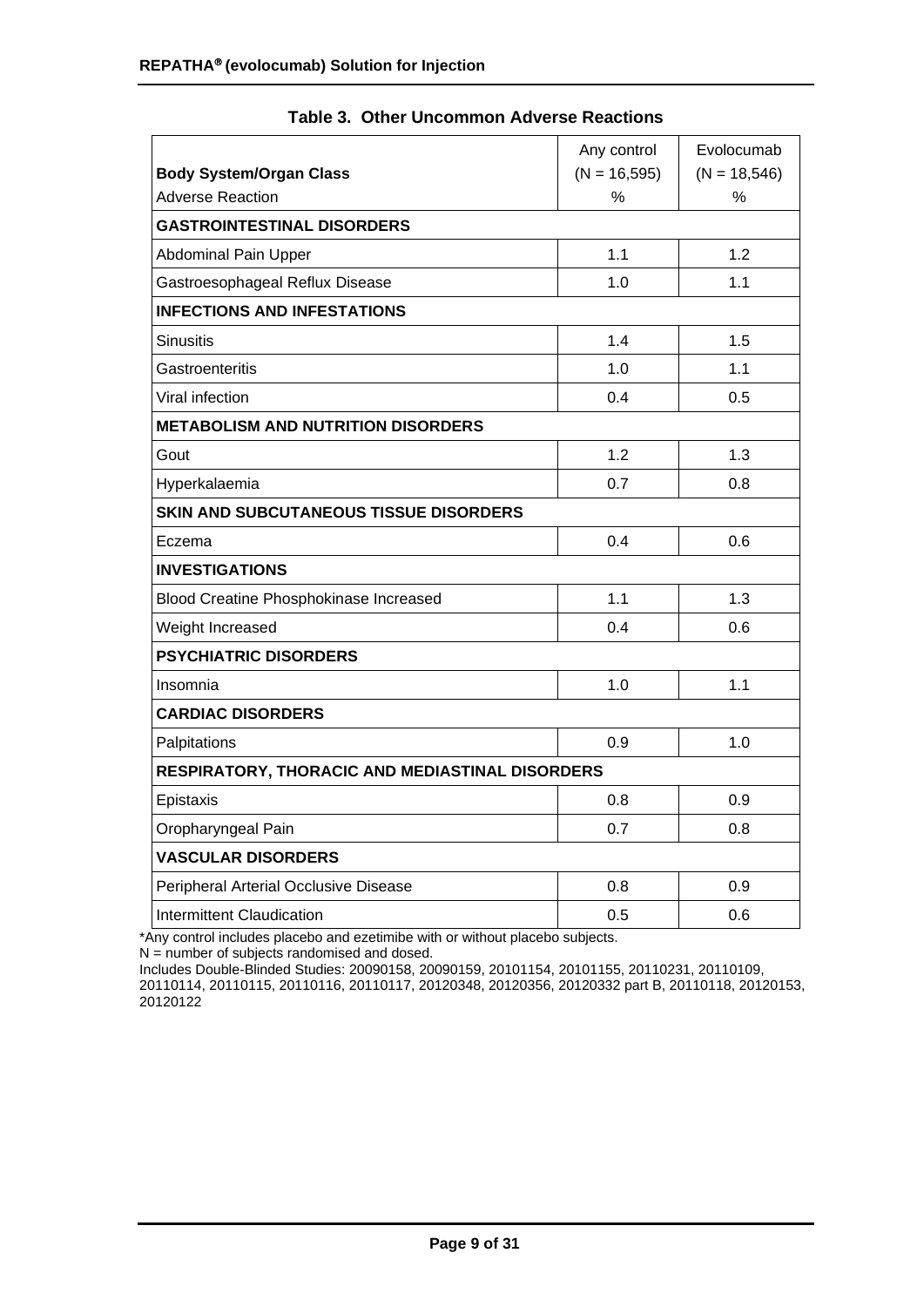#### Post marketing Experience

Hypersensitivity reactions including angioedema.

Influenza-like illness

Myalgia

Headache

*Reporting of Suspected Adverse Effects*

Reporting suspected adverse reactions after registration of the medicinal product is important. It allows continued monitoring of the benefit-risk balance of the medicinal product. Healthcare professionals are asked to report any suspected adverse reactions at [https://www.tga.gov.au/reporting-problems.](https://www.tga.gov.au/reporting-problems)

#### **4.9 Overdose**

There is no specific treatment for Repatha overdose. In the event of an overdose, the patient should be treated symptomatically, and supportive measures instituted as required.

For information on the management of overdose, contact the Poisons Information Centre on 131126 (Australia).

# **5. PHARMACOLOGICAL PROPERTIES**

## **5.1 Pharmacodynamic Properties**

#### Mechanism of Action

Repatha binds selectively and with high affinity to PCSK9 and inhibits circulating PCSK9 from binding to the low-density lipoprotein receptor (LDLR) on the liver cell surface, thus preventing PCSK9-mediated LDLR degradation. Increasing liver LDLR levels results in associated reductions in serum low density lipoprotein-cholesterol (LDL-C).

#### **Pharmacodynamics**

Clinical studies have demonstrated that elevated levels of total cholesterol (TC), nonhigh-density lipoprotein cholesterol (non-HDL-C), LDL-C and apolipoprotein B (ApoB), the major protein constituent of LDL, promote human atherosclerosis. In addition, decreased levels of HDL-C are associated with the development of atherosclerosis. Epidemiologic studies have established that cardiovascular morbidity and mortality vary directly with the level of TC, non-HDL-C, LDL-C, ApoB and lipoprotein(a) [Lp(a)], and inversely with the level of HDL-C. Like LDL, cholesterol-enriched triglyceride-rich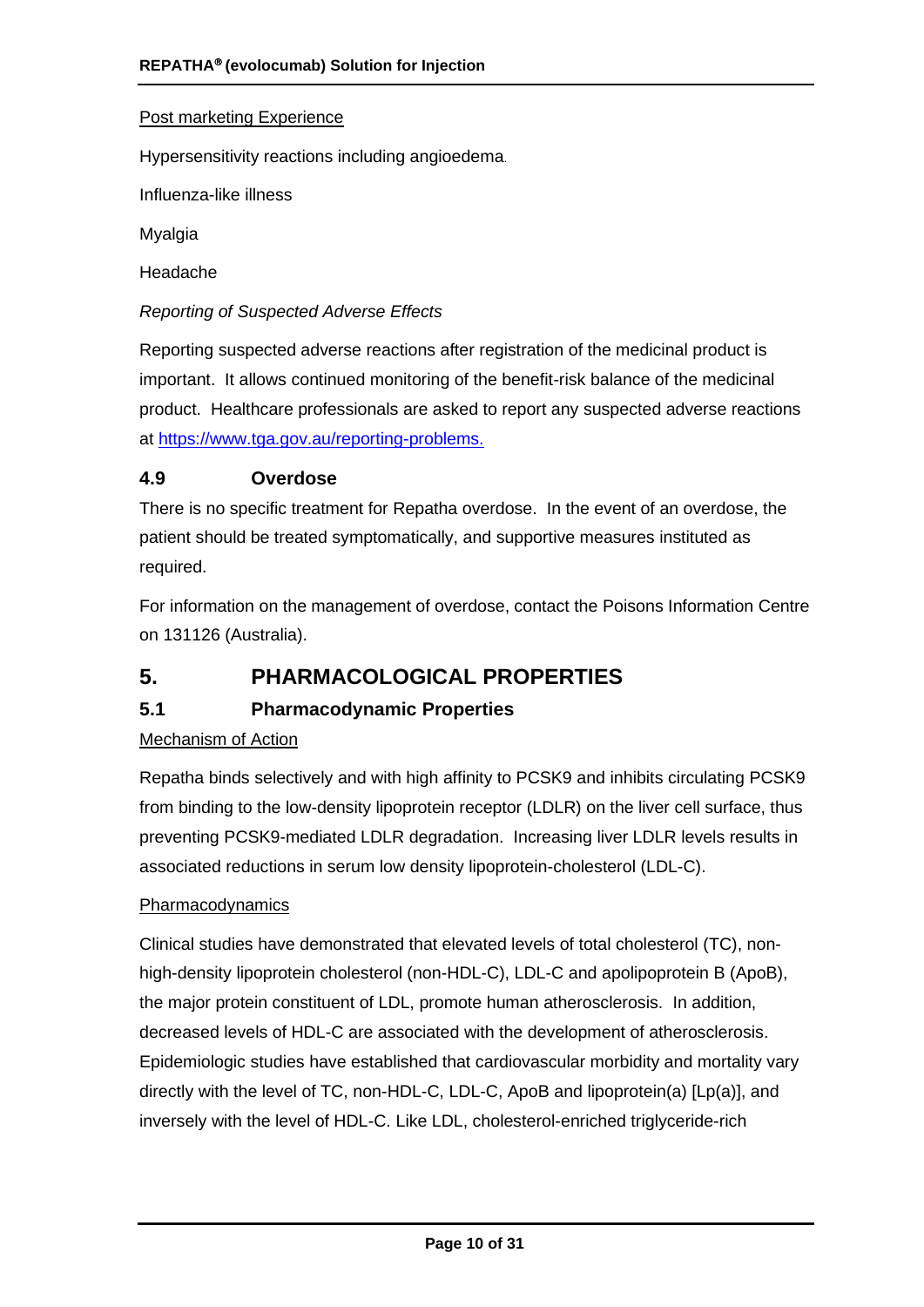lipoproteins, including very-low density lipoproteins (VLDL), intermediate-density lipoproteins (IDL), and remnants, can also promote atherosclerosis. The independent effect of raising HDL-C or lowering triglycerides (TG) or Lp(a) on the risk of cardiovascular morbidity and mortality has not been determined.

In clinical trials, in patients with primary hypercholesterolaemia, Repatha reduced LDL-C, TC, ApoB, non-HDL-C, TC/HDL-C, ApoB/apolipoprotein A1 (ApoA1), VLDL-C, TG and Lp(a), and increased HDL-C and ApoA1.

A single subcutaneous administration of Repatha 140 mg or 420 mg resulted in maximum suppression of circulating unbound PCSK9 by 4 hours followed by a reduction in LDL-C reaching a mean nadir in response by 14 and 21 days, respectively. Changes in unbound PCSK9 and serum lipoproteins were reversible upon discontinuation of Repatha. No increase in unbound PCSK9 or LDL-C above baseline was observed during the washout of evolocumab suggesting that compensatory mechanisms to increase production of PCSK9 and LDL-C do not occur during treatment.

Based on dose-range finding studies, subcutaneous regimens of 140 mg every 2 weeks and 420 mg once monthly were identified as the optimal regimens to achieve maximal LDL-C lowering [\(Figure 1\)](#page-11-0) and were equivalent in average LDL-C lowering (mean of weeks 10 and 12), resulting in -72% to -57% from baseline compared to placebo. Treatment with Repatha resulted in a similar reduction of LDL-C when used alone or in combination with other lipid lowering therapy. The effect of LDL-C lowering is sustained.

Doses of 140 mg subcutaneously every 2 weeks and 420 mg subcutaneously once monthly achieve approximately 80% of the theoretical maximal reduction in calculated LDL-C at the mean of weeks 10 and 12 based on exposure response models. Intrinsic and extrinsic covariates, such as demographics, co-medications, laboratory variables and disease states are not expected to modify the LDL-C response (see section 4.2 Dose and method of administration).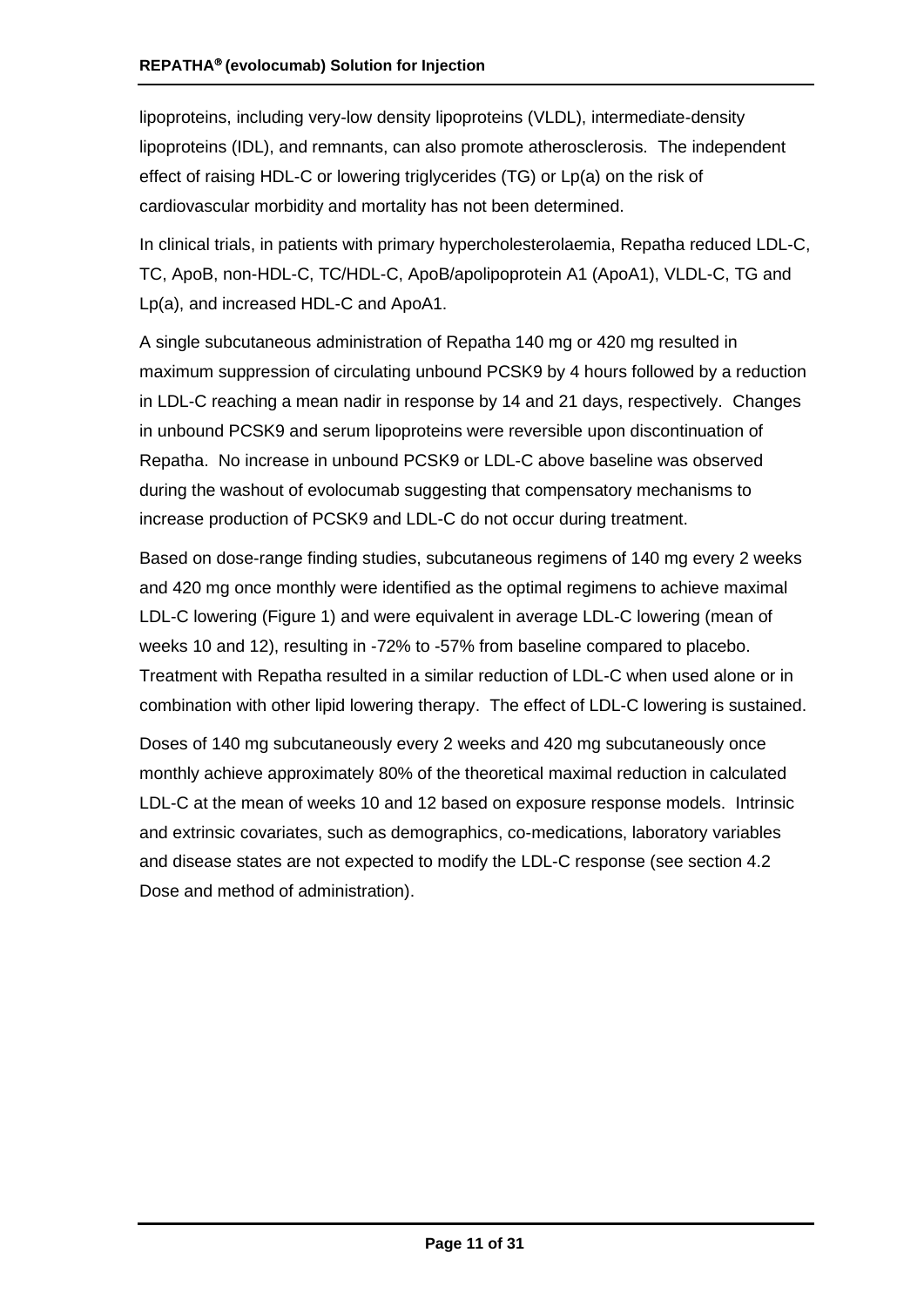<span id="page-11-0"></span>



Vertical lines represent median values of calculated LDL-C with 25th and 75th percentiles.

#### Clinical Trials

*Summary of Clinical Efficacy*

#### **Prevention of Cardiovascular Events**

In adults with established cardiovascular disease in combination with a statin and/or other lipid-lowering therapies:

- Repatha significantly reduced the risk for the primary composite endpoint (time to cardiovascular death, myocardial infarction, stroke, hospitalisation for unstable angina, or coronary revascularisation, whichever occurred first) by 15% compared to placebo.
- Repatha reduced the risk of the key secondary composite endpoint (time to cardiovascular death, myocardial infarction, or stroke, whichever occurred first) by 20% compared with placebo.
- 9518 patients treated with Repatha in the cardiovascular outcomes study, achieved at least one LDL-C value < 0.6 mmol/L. These patients had similar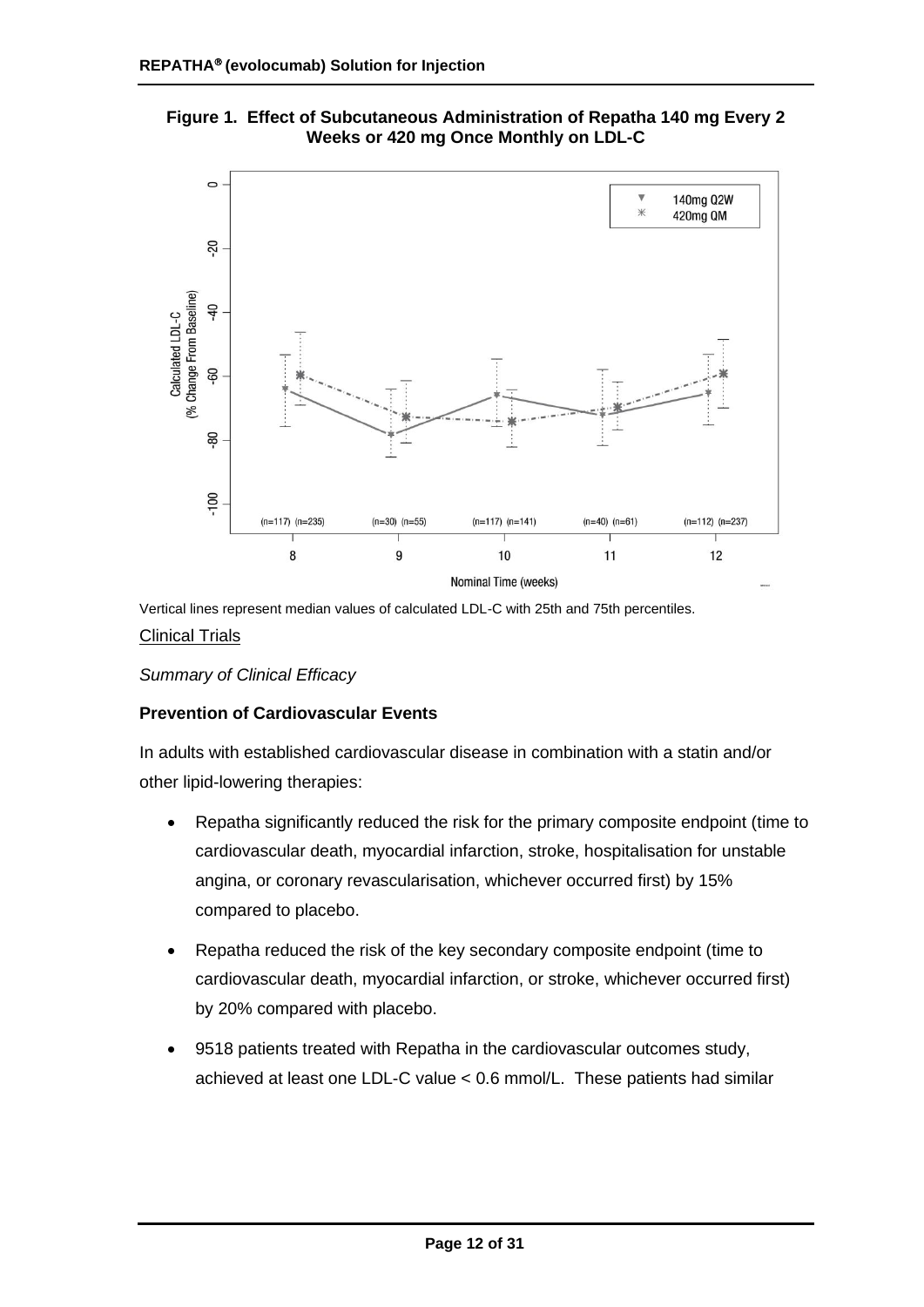types of adverse events at a similar or lower incidence, compared to patients treated with Repatha or placebo who always had LDL-C ≥ 1.0 mmol/L.

#### **Regression of Atherosclerosis**

• In adults with coronary artery disease on lipid-lowering therapy, Repatha reduced percent atheroma volume (PAV) and total atheroma volume (TAV) by 1.01%  $(0.64, 1.38)$  and  $4.89$  mm<sup>3</sup>  $(2.53, 7.25)$  respectively from baseline to week 78 compared to placebo ( $p < 0.0001$ ).

#### **Primary Hypercholesterolaemia**

- Repatha reduced LDL-C, TC, ApoB, non-HDL-C, TC/HDL-C, ApoB/ApoA1, VLDL-C, TG, and Lp(a), and increased HDL-C and ApoA1 in patients with primary hypercholesterolaemia.
- Repatha was superior to ezetimibe in reducing LDL-C, TC, ApoB, non-HDL-C, Lp(a), TC/HDL-C, and ApoB/ApoA1.
- Repatha 140 mg every 2 weeks and 420 mg once monthly dosing regimens are clinically equivalent.
- LDL-C reduction of approximately 55% to 75% was achieved with Repatha as early as week 1 and maintained with long-term therapy. Maximal response was generally achieved within 1 to 2 weeks after dosing.
- In 80 to 85% of all patients treated with either dose, Repatha demonstrated a ≥ 50% reduction in LDL-C at the mean of weeks 10 and 12.
- Up to 99% of patients treated with either dose of Repatha achieved an LDL-C of < 2.6 mmol/L and up to 95% patients treated with either dose of Repatha achieved an LDL-C < 1.8 mmol/L at the mean of weeks 10 and 12.
- Repatha was effective in reducing LDL-C regardless of baseline characteristics, with no notable differences observed between subgroups, such as age, race, gender, region, body mass index, National Cholesterol Education Program (NCEP) risk, current smoking status, baseline coronary heart disease (CHD) risk factors, family history of premature CHD, glucose tolerance status (i.e., diabetes mellitus type 2, metabolic syndrome, or neither), hypertension, statin dose and intensity, unbound baseline PCSK9, baseline LDL-C and baseline TG.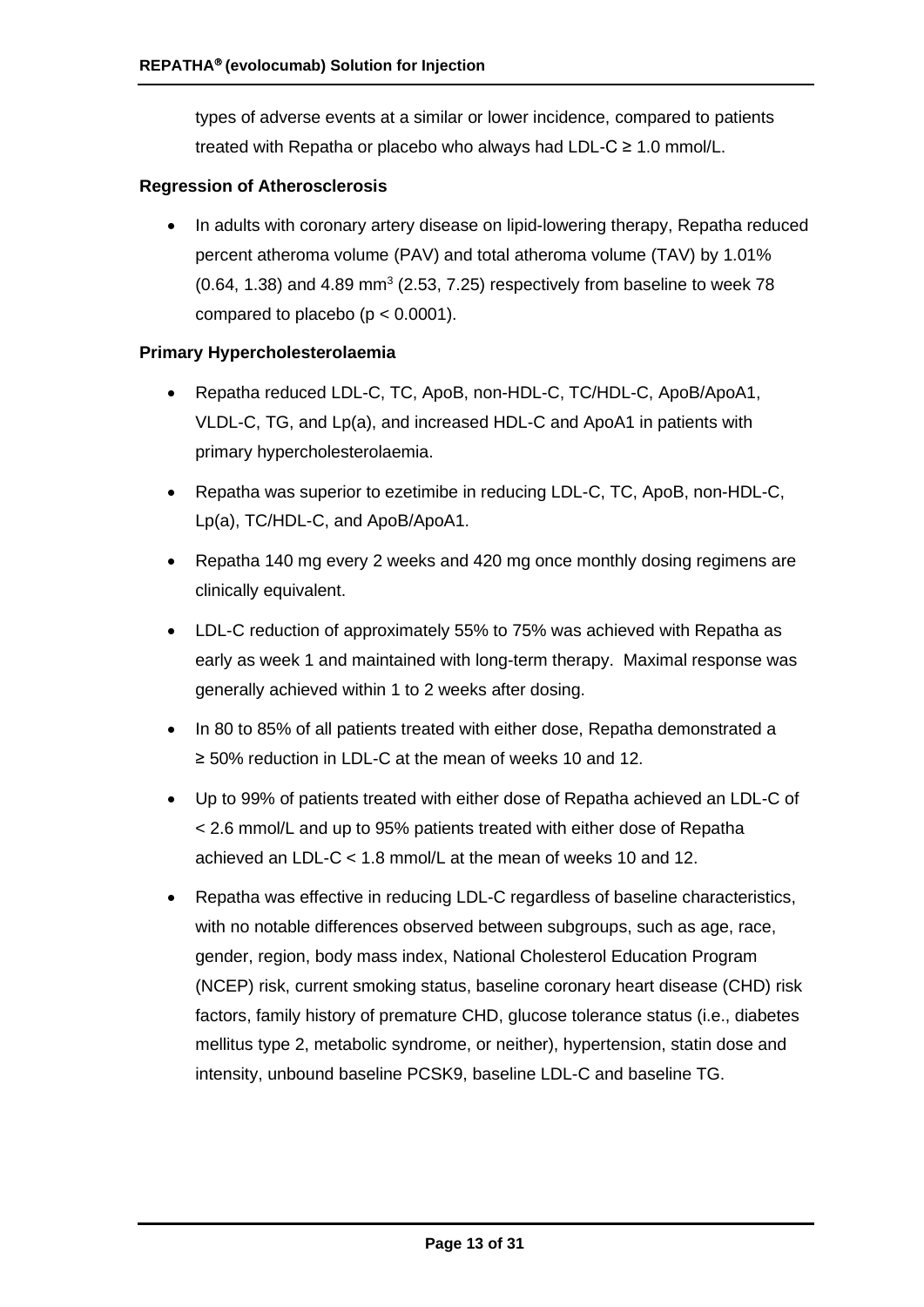#### **Homozygous Familial Hypercholesterolaemia**

- Repatha was effective in reducing LDL-C, TC, ApoB, and non-HDL-C in patients with homozygous familial hypercholesterolaemia (HoFH).
- Repatha 420 mg once monthly and 420 mg once every 2 weeks demonstrated a sustained treatment effect as evidenced by a reduction in LDL-C of approximately 20% to 30% in patients with HoFH not on apheresis and approximately 15% to 25% in patients with HoFH on apheresis.
- No overall differences in safety or efficacy of Repatha were observed between adolescent and adult patients with HoFH.

#### *Prevention of Cardiovascular Events*

FOURIER was a phase 3, double-blind, randomised, placebo-controlled, event-driven, cardiovascular outcomes study to evaluate the effects of Repatha treatment in adult patients with established cardiovascular disease [prior myocardial infarction (81%), prior non-haemorrhagic stroke (19%), or symptomatic peripheral arterial disease (13%).

Enrolled patients were on a stable background lipid lowering therapy and had LDL-C values  $\geq$  1.8 mmol/L or non-HDL-C values  $\geq$  2.6 mmol/L with at least one major or two minor risk factors. Most patients (99.7%) were on a high- (69.3%) or moderate-intensity (30.4%) statin therapy at baseline and most patients (99.6%) were taking at least one other cardiovascular medication such as anti-platelet agents, beta blockers, ACE inhibitors, or angiotensin receptor blockers.

A total of 27,564 patients were randomised 1:1 to receive either Repatha (140 mg every 2 weeks or 420 mg once monthly) or placebo (every 2 weeks or once monthly, respectively) subcutaneously with regular assessments every 12 weeks. Patients were followed for a mean (SD) of 26.1 (6.4) months. A total of 24.6% of patients were female, 85.1% were White, 9.9% were Asian, 2.4% were Black, and 7.9% were Hispanic/Latino. The mean (SD) age was 62.5 (9.0) years. The median (Q1, Q3) LDL-C at baseline was 2.4 (2.1, 2.8) mmol/L.

Repatha significantly reduced the risk for the primary composite endpoint (time to cardiovascular death, myocardial infarction, stroke, hospitalisation for unstable angina, or coronary revascularisation, whichever occurred first) and the key secondary composite endpoint (time to cardiovascular death, myocardial infarction, or stroke, whichever occurred first). No significant difference was observed on cardiovascular or all-cause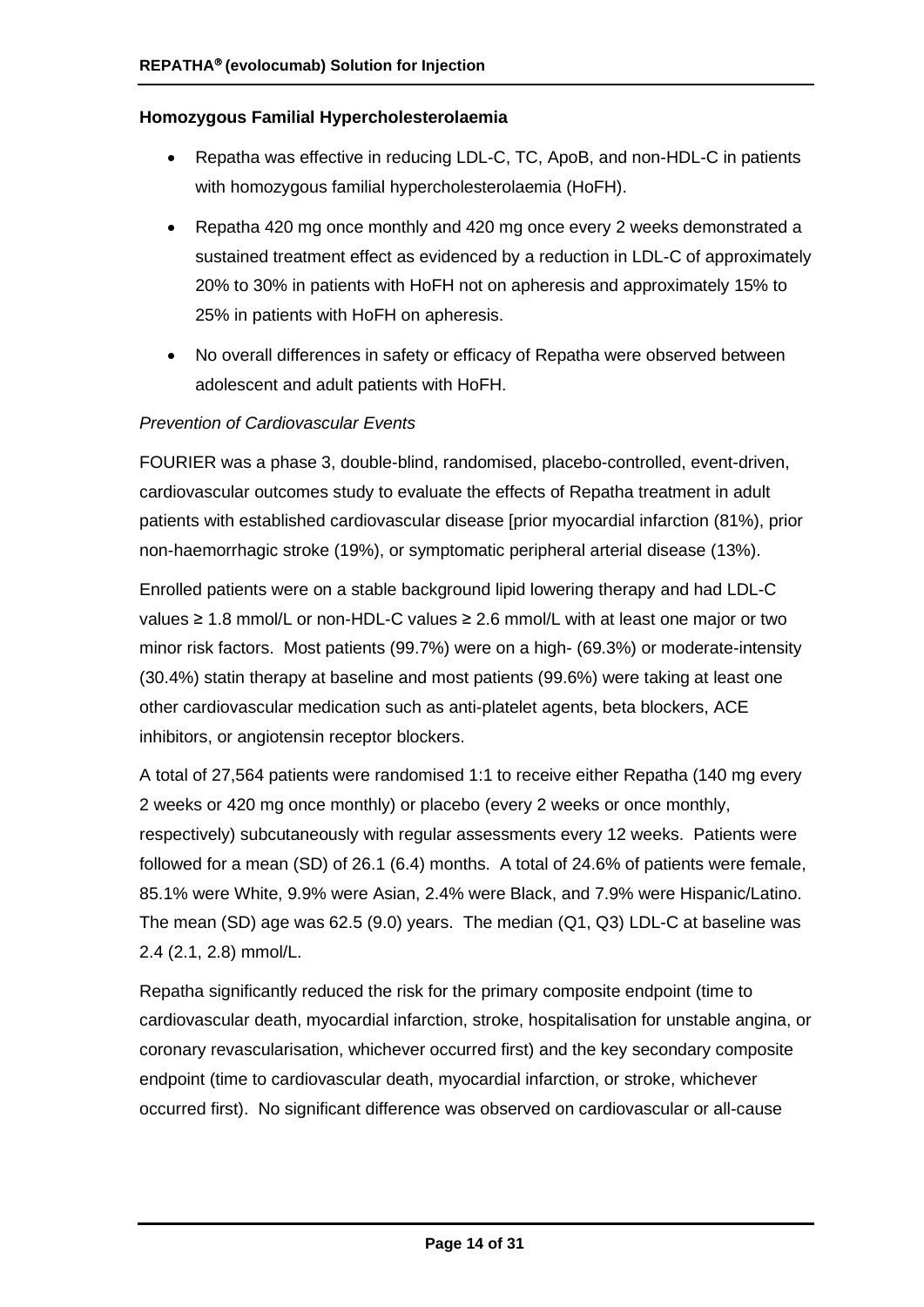mortality; the study was not powered to detect such a difference. The results of primary and secondary efficacy endpoints are shown in [Table 4](#page-14-0) and Figure 2 and [Figure 3](#page-15-0) below.

<span id="page-14-0"></span>

|                                                                                                                                    | Placebo<br>$(N = 13,780)$<br>n (%) | Repatha<br>$(N = 13,784)$<br>n (%) | Hazard Ratio <sup>a</sup><br>(95% CI) | p-value <sup>b</sup> |
|------------------------------------------------------------------------------------------------------------------------------------|------------------------------------|------------------------------------|---------------------------------------|----------------------|
| Primary endpoint                                                                                                                   | 1563 (11.34)                       | 1344 (9.75)                        | 0.85(0.79, 0.92)                      | < 0.0001             |
| (Cardiovascular death, myocardial<br>infarction, hospitalisation for<br>unstable angina, stroke, or<br>coronary revascularisation) |                                    |                                    |                                       |                      |
| Key secondary endpoint                                                                                                             |                                    |                                    |                                       |                      |
| (Cardiovascular death, myocardial<br>infarction, or stroke)                                                                        | 1013 (7.35)                        | 816 (5.92)                         | 0.80(0.73, 0.88)                      | < 0.0001             |
| Other secondary endpoints                                                                                                          |                                    |                                    |                                       |                      |
| Cardiovascular death                                                                                                               | 240 (1.74)                         | 251 (1.82)                         | 1.05(0.88, 1.25)                      |                      |
| Death by any cause                                                                                                                 | 426 (3.09)                         | 444 (3.22)                         | 1.04 (0.91, 1.19)                     |                      |
| First fatal or non-fatal<br>myocardial infarction                                                                                  | 639 (4.64)                         | 468 (3.40)                         | 0.73(0.65, 0.82)                      |                      |
| First fatal or non-fatal stroke                                                                                                    | 262 (1.90)                         | 207 (1.50)                         | 0.79(0.66, 0.95)                      |                      |
| First coronary revascularisation                                                                                                   | 965 (7.00)                         | 759 (5.51)                         | 0.78(0.71, 0.86)                      |                      |
| First hospitalisation for<br>unstable angina <sup>c</sup>                                                                          | 239 (1.73)                         | 236 (1.71)                         | 0.99(0.82, 1.18)                      |                      |

**Table 4. Summary of Primary and Secondary Efficacy Endpoints**

**a Based on a Cox model stratified by the randomisation stratification factors** 

**b** 2-sided log-rank test stratified by randomisation stratification factors; Based on pre-specified hierarchical nature of the statistical testing for multiplicity adjustment, the p-values for the primary and key secondary endpoint are statistically significant.

<sup>c</sup> Time to hospitalisation for unstable angina was not a pre-specified endpoint; an ad-hoc analysis was performed to ensure results are provided for each individual component of the primary endpoint.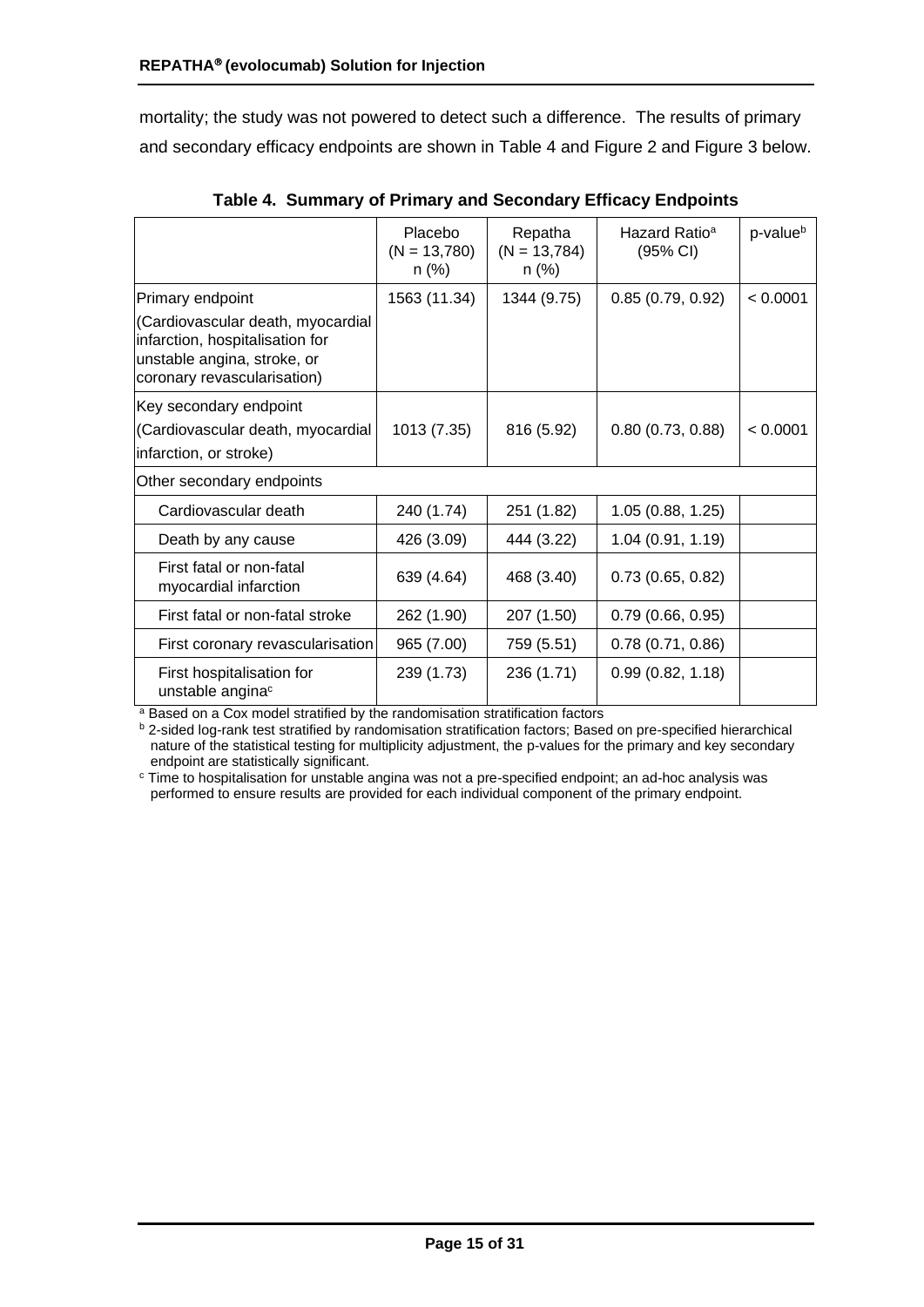**Figure 2. Cumulative Incidence Estimates for Primary Endpoint (Cardiovascular Death, Myocardial Infarction, Hospitalisation for Unstable Angina, Stroke or Coronary Revascularisation)**



**Figure 3. Cumulative Incidence Estimates for Key Secondary Endpoint (Cardiovascular Death, Myocardial Infarction or Stroke)**

<span id="page-15-0"></span>

The Kaplan-Meier curves for the primary and key secondary composite endpoints separated at approximately five months and the magnitudes of the absolute risk reductions grew steadily over time.

In an exploratory landmark analysis of post-baseline subgroups, Repatha reduced the risk of the primary and key secondary composite endpoints more after the first year than in the first year of the study.

The efficacy of Repatha on the primary and key secondary composite endpoints was consistent across all pre-specified subgroups (e.g. baseline LDL-C, geographic region, age, sex, race, prior non-haemorrhagic stroke, symptomatic PAD, length of prior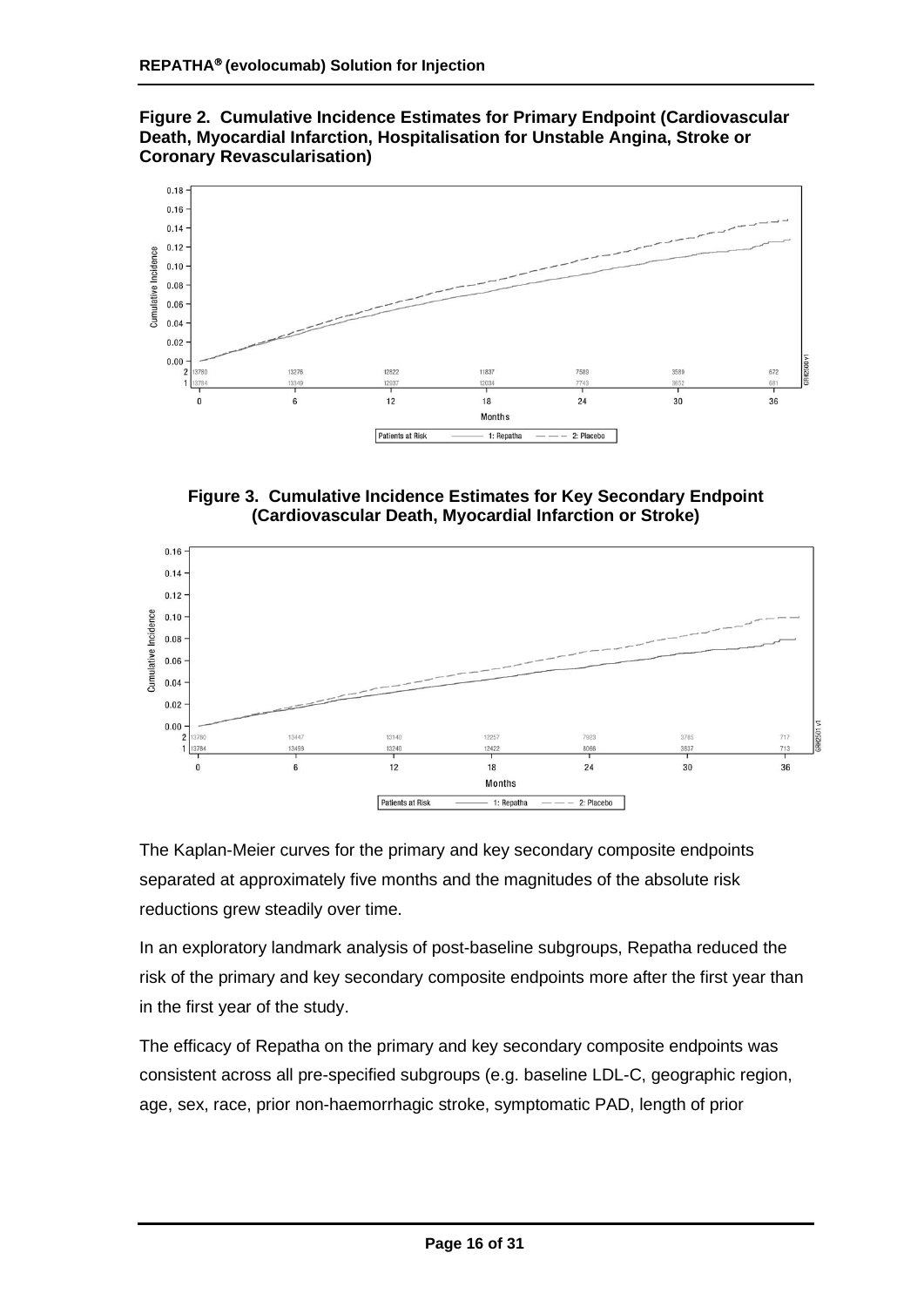myocardial infarction, intensity of statin treatment at baseline, history of type 2 diabetes, ezetimibe use at baseline) relative to placebo.

Repatha reduced LDL-C by a median (Q1, Q3) of 63.8% (32.3, 76.8) to 69.5% (55.7, 79.1). The treatment difference in LDL-C reduction between Repatha and placebo ranged from 52.1% (95% CI: 49.2%, 55.0%) to 60.7% (95% CI: 60.1, 61.3). These reductions were maintained for more than three years. Corresponding median (Q1, Q3) LDL-C concentrations ranged from 0.7 (0.5, 1.1) mmol/L to 0.9 (0.5, 1.7) mmol/L in the Repatha group and 25% of patients achieved a LDL-C concentration < 0.5 mmol/L.

Of the patients treated with Repatha, 9518 achieved at least one LDL-C value < 0.6 mmol/L. These patients had similar or lower incidence and similar type of adverse events, including neurocognitive events and new onset diabetes, compared to patients treated with Repatha or placebo who always had LDL-C ≥ 1.0 mmol/L.

In a separate study of 1974 patients with established cardiovascular disease enrolled in the FOURIER study, evolocumab was non-inferior to placebo for effects on the cognitive domain of executive function and other cognitive domains, assessed by the CANTAB Spatial Working Memory strategy index of executive function. There was no evidence that Repatha had a detrimental effect on cognitive domains based on the analysis of data from 1204 patients (586 Repatha, 618 placebo).

#### *Effect on LDL-C During Acute Phase of Acute Coronary Syndrome (ACS)*

- EVOPACS (Study 12) was an investigator-sponsored, multicentre, double-blind, randomised, placebo controlled, 8-week study conducted in Switzerland of Repatha in 308 patients admitted to the hospital within 24 to 72 hours of an ACS event who received concomitant atorvastatin. Repatha 420 mg once monthly significantly reduced LDL-C from baseline to week 8 compared with placebo (p < 0.001).
- The mean (SD) reduction in calculated LDL-C from baseline at week 8 was 77.1% (15.8%) in the evolocumab group and 35.4% (26.6%) in the placebo group, with a least squares (LS) mean difference (95% CI) of 40.7% (36.2%, 45.2%). Baseline LDL-C values were 3.61 mmol/L in the evolocumab group and 3.42 mmol/L in the placebo group. LDL-C reductions in this study were consistent with previous studies where evolocumab was added to stable lipid-lowering therapy as demonstrated by on-treatment LDL-C levels at week 8 in this study (reflecting steady-state effect of high-intensity statin in both treatment arms) of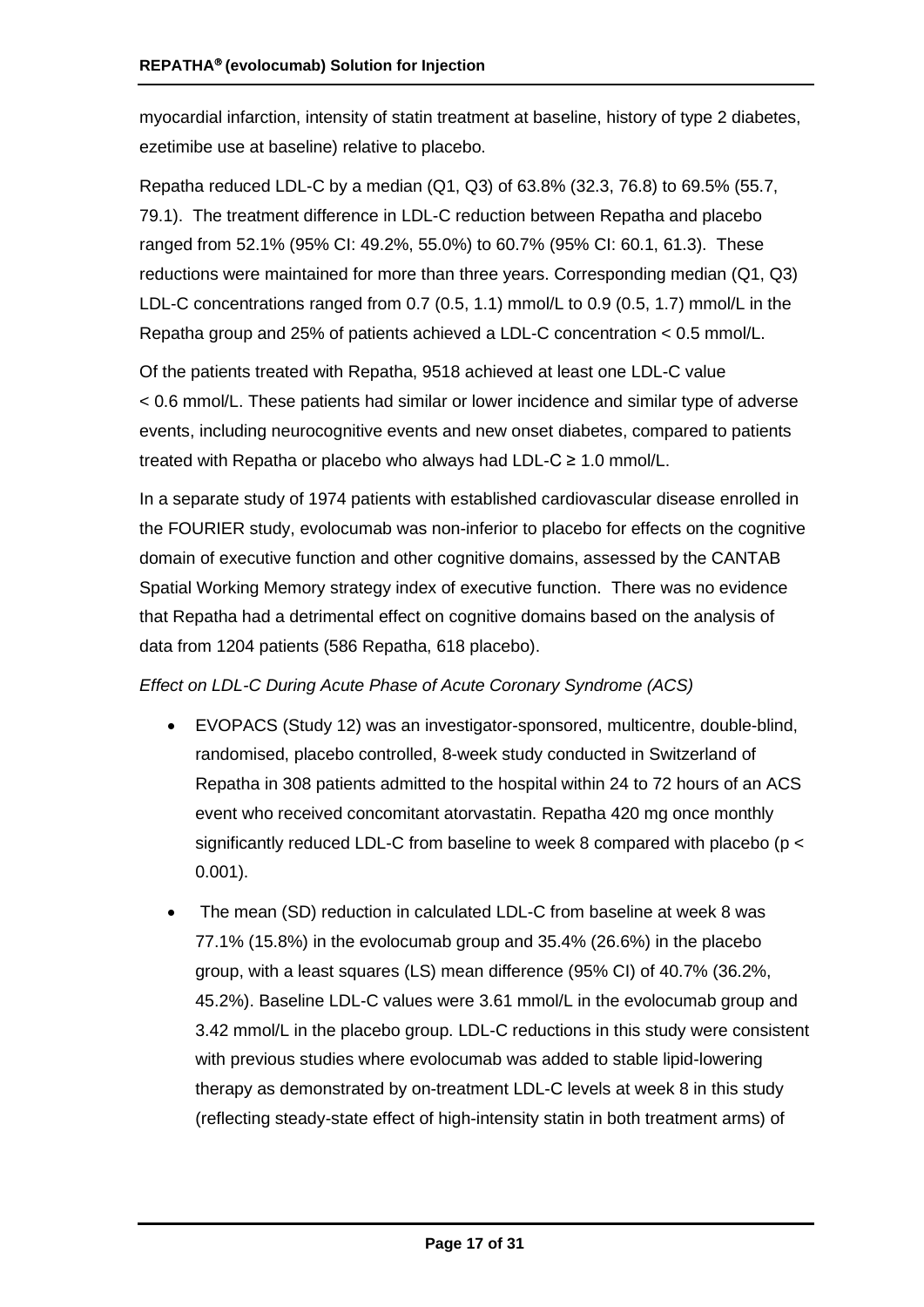0.79 mmol/L and 2.06 mmol/L in the evolocumab plus atorvastatin and the placebo plus atorvastatin groups, respectively.

• The effects of evolocumab in this patient population were consistent with those observed in previous studies in the evolocumab clinical development program and no new safety concerns were noted.

#### *Regression of Atherosclerosis*

GLAGOV was a Phase 3, double-blind, randomised, placebo-controlled study to evaluate the effects of Repatha treatment on coronary atherosclerotic disease as measured by intravascular ultrasound (IVUS).

Enrolled patients were required to be on a stable background lipid-lowering therapy and to have a LDL-C ≥ 2.1 mmol/L or LDL-C of ≥ 1.6 to < 2.1 mmol/L with one major or three minor cardiovascular risk factors. These patients had coronary artery disease and required coronary angiography.

A total of 970 patients were randomised 1:1 into two treatment groups to either receive Repatha 420 mg once monthly or placebo once monthly as subcutaneous injections for 76 weeks. IVUS was performed at baseline and at week 78. A total of 27.8% of patients were female and 93.8% were white. The mean (SD) age was 59.8 (9.2) years. The mean (SD) LDL-C at baseline was 2.4 (0.7) mmol/L.

Repatha reduced the percent atheroma volume (PAV) and total atheroma volume (TAV) by 1.01% (0.64, 1.38) and 4.89 mm<sup>3</sup> (2.53, 7.25) respectively from baseline to week 78 compared with placebo (p < 0.0001). Atherosclerosis regression, defined as any reduction in PAV or TAV at week 78, was observed in 17% and 12.5% more patients treated with Repatha than patients treated with placebo for PAV and TAV respectively. The results of the study are shown in [Table 5](#page-18-0) below.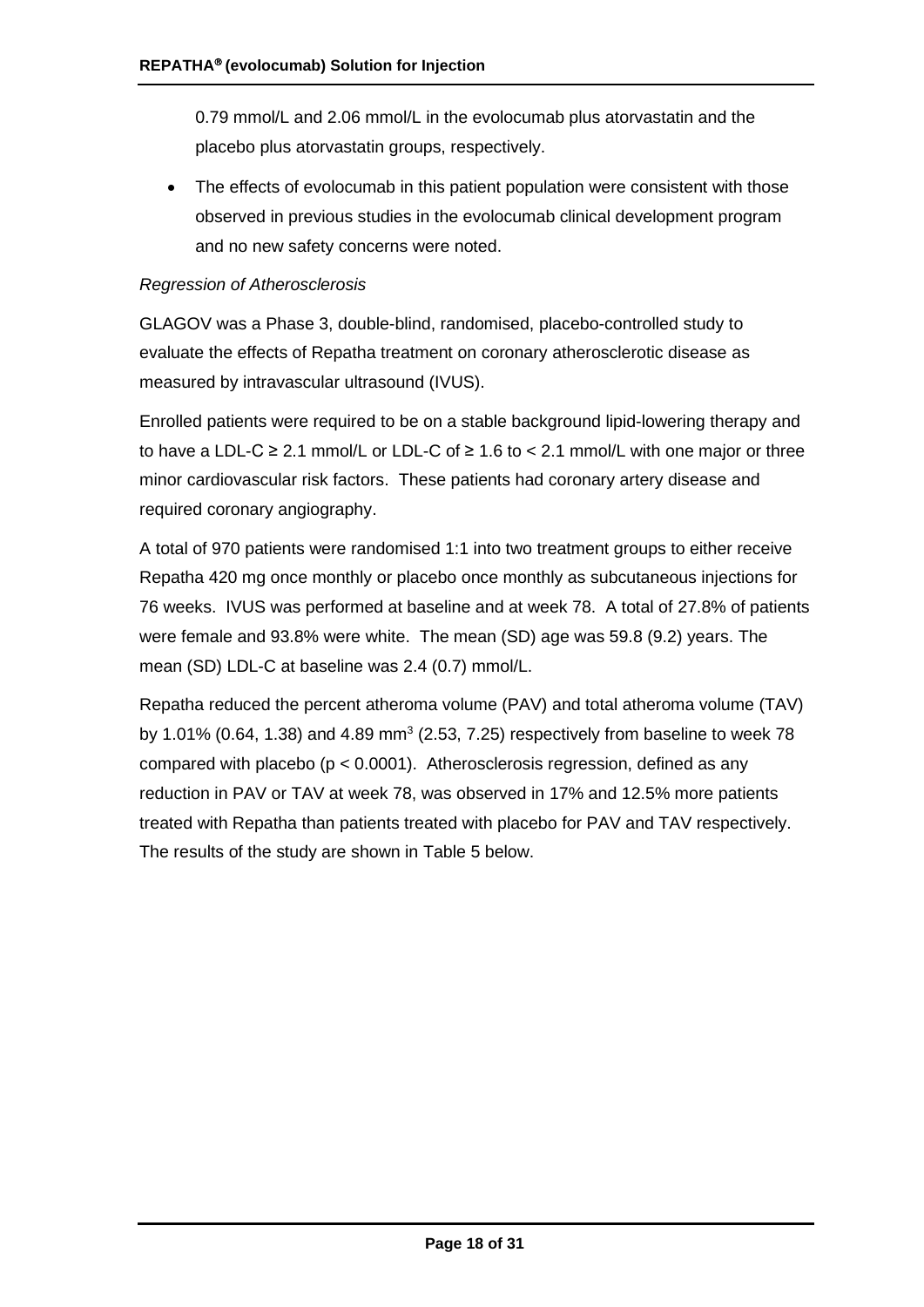<span id="page-18-0"></span>

| Endpoint                                         | <b>Summary</b><br><b>Type</b>          | <b>Placebo QM</b><br>$(N = 423)$ | Repatha<br>420 mg QM<br>$(N = 423)$ | <b>Treatment</b><br><b>Difference</b><br>(Repatha –<br>Placebo) | P-value on<br>Treatment<br><b>Difference</b> |
|--------------------------------------------------|----------------------------------------|----------------------------------|-------------------------------------|-----------------------------------------------------------------|----------------------------------------------|
| Change in PAV (%) <sup>a</sup>                   | Adjusted<br>Mean (95%<br>CI)           | 0.05<br>$(-0.32, 0.42)$          | $-0.95$<br>$(-1.33, -0.58)$         | $-1.01$<br>$(-1.38, -0.64)$                                     | < 0.0001                                     |
| Change in TAV<br>(mm <sup>3</sup> ) <sup>b</sup> | Adjusted<br>Mean<br>$(95% \text{ Cl})$ | $-0.91$<br>$(-3.29, 1.47)$       | $-5.80$<br>$(-8.19, -3.41)$         | -4.89<br>$(-7.25, -2.53)$                                       | < 0.0001                                     |
| Regression in PAV <sup>b</sup>                   | n (%)<br>$(95% \text{ Cl})$            | 200 (47.3)<br>(42.6, 52.0)       | 272 (64.3)<br>(59.6, 68.7)          | 17.0<br>(10.3, 23.5)                                            | < 0.0001                                     |
| Regression in TAV <sup>b</sup>                   | n (%)<br>(95% CI)                      | 207 (48.9)<br>(44.2, 53.7)       | 260 (61.5)<br>(56.7, 66.0)          | 12.5<br>(5.8, 19.1)                                             | 0.0002                                       |

**Table 5. Summary of Efficacy Results**

 $\overline{QM}$  = once monthly <sup>a</sup>Primary endpoint

**bSecondary endpoint** 

Exploratory endpoints showed the treatment difference in LDL-C reduction between Repatha and placebo was 68.7 (95% CI: 64.7, 72.7) from baseline to week 78. These reductions were maintained through the end of the study. Corresponding mean (SD) LDL-C concentrations at week 78 were 0.8 (0.7) mmol/L in the Repatha group.

*Clinical trials for Primary Hypercholesterolaemia* 

## **Combination with statin or statin with other lipid lowering therapies**

LAPLACE-2 was an international, multicentre, double-blind, randomised, 12-week study of Repatha in 1896 patients with primary hypercholesterolaemia who were randomised to receive Repatha in combination with statins (rosuvastatin, simvastatin or atorvastatin). Repatha was compared with placebo for the rosuvastatin and simvastatin groups and compared with placebo and ezetimibe for the atorvastatin group.

In LAPLACE-2, Repatha exhibited consistent treatment effects of lowering LDL-C and improving other lipid parameters across all statins and statin doses that were evaluated.

Repatha significantly reduced LDL-C from baseline to mean of weeks 10 and 12 compared with placebo for the rosuvastatin and simvastatin groups and compared to placebo and ezetimibe for the atorvastatin group ( $p < 0.001$ ) [\(Figure 4\)](#page-19-0). Repatha significantly reduced TC, ApoB, non-HDL-C, TC/HDL-C, ApoB/ApoA1, VLDL-C, TG and Lp(a) and increased HDL-C from baseline to mean of weeks 10 and 12 as compared with placebo for the rosuvastatin and simvastatin groups ( $p < 0.05$ ) and significantly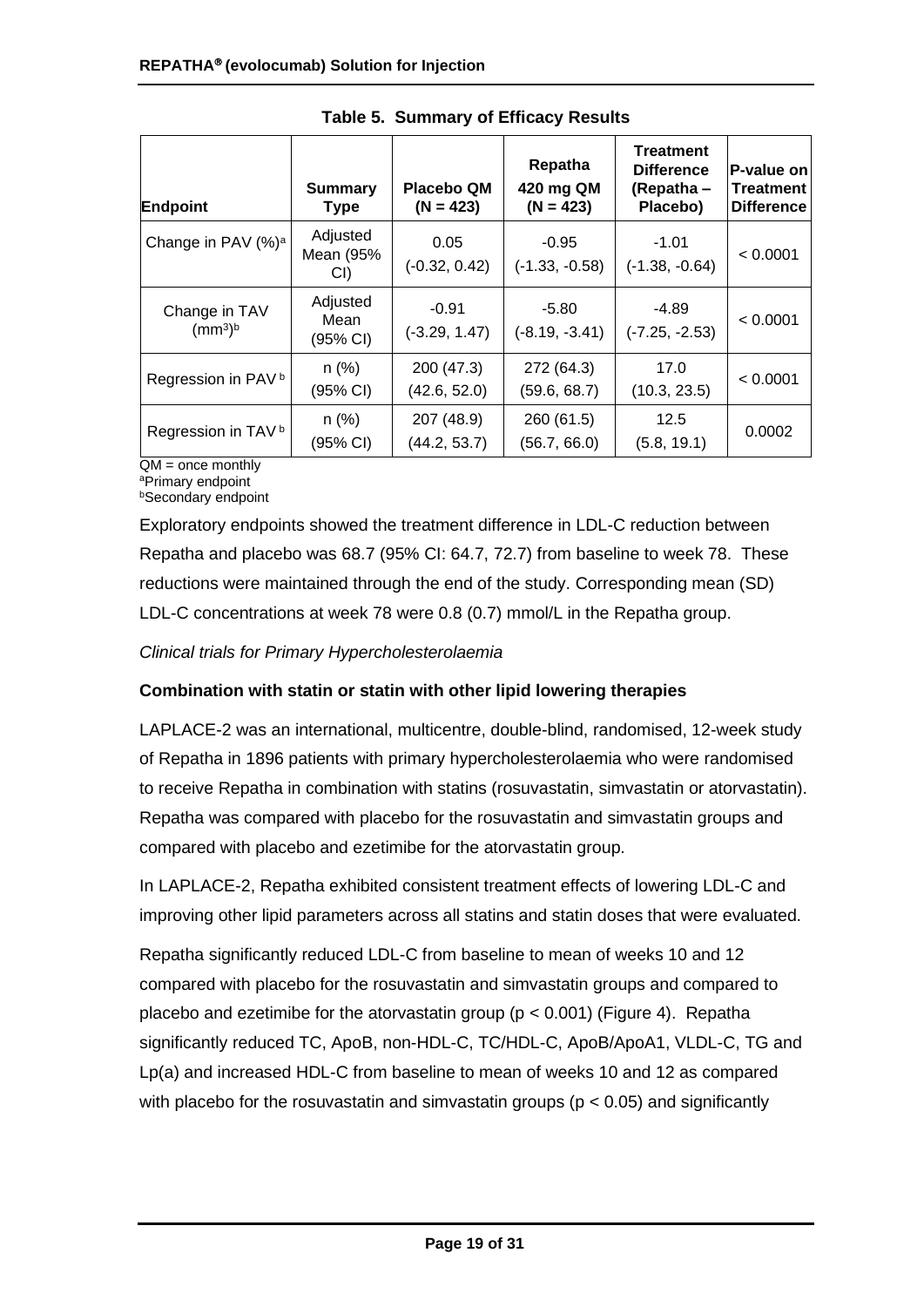reduced TC, ApoB, non-HDL-C, TC/HDL-C, ApoB/ApoA1 and Lp(a) compared with placebo and ezetimibe for the atorvastatin group ( $p < 0.001$ ).

<span id="page-19-0"></span>



\*All differences compared with placebo and ezetimibe are statistically significant (p < 0.001). Vertical lines represent the 95% confidence interval around the mean differences of Repatha compared with control.

In a pre-specified analysis of LAPLACE-2, Repatha significantly reduced LDL-C, TC, ApoB, non-HDL-C, TC/HDL-C, ApoB/ApoA1, VLDL-C, TG and Lp(a) and increased HDL-C and ApoA1 from baseline to mean of weeks 10 and 12 compared with placebo for the combined rosuvastatin, simvastatin and atorvastatin groups ( $p < 0.001$ )[\(Table 6\)](#page-20-0). Consistent treatment effects were observed in an analysis of Repatha compared with ezetimibe for the combined atorvastatin treatment groups [\(Table 7\)](#page-21-0).

RUTHERFORD-2 was an international, multicentre, double-blind, randomised, placebocontrolled, 12-week study of Repatha in 329 patients with heterozygous familial hypercholesterolaemia (HeFH) on lipid-lowering therapies. Repatha significantly reduced LDL-C from baseline to mean of weeks 10 and 12, compared with placebo (p < 0.001). Repatha significantly reduced TC, ApoB, non-HDL-C, TC/HDL-C, ApoB/ApoA1, VLDL-C, TG, and Lp(a), and increased HDL-C and ApoA1 from baseline to mean of weeks 10 and 12 compared with placebo  $(p < 0.05)$  [\(Table 6\)](#page-20-0).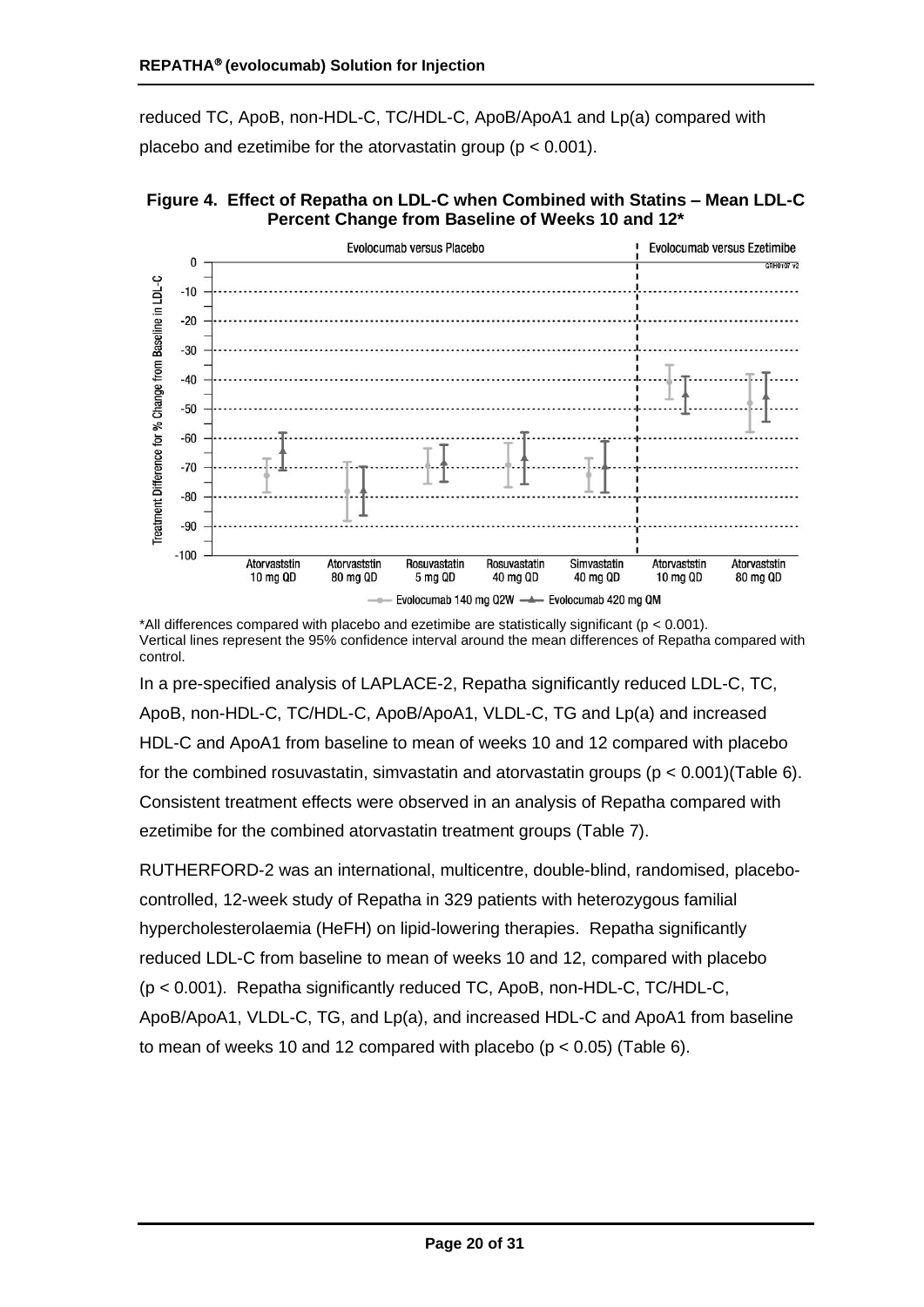#### <span id="page-20-0"></span>**Table 6. Treatment Effects of Repatha Compared with Placebo in Patients with Primary Hypercholesterolaemia - Mean Percent Change from Baseline to Average of Weeks 10 and 12 (%, 95% CI)**

| <b>Study</b>                              | <b>Dose</b><br>regimen                  | LDL-C<br>$(\%)$           | Non-<br>HDL-C<br>$(\%)$ | ApoB<br>(%) | ТC<br>(%)                                        | Lp(a)<br>(%) | <b>VLDL-C</b><br>(%)                                             | HDL-C<br>(%)              | TG<br>(%)                 | ApoA1<br>(%)              | TC/<br>HDL-C<br>Ratio<br>(%) | ApoB/<br>ApoA1<br>Ratio<br>$(\%)$ |
|-------------------------------------------|-----------------------------------------|---------------------------|-------------------------|-------------|--------------------------------------------------|--------------|------------------------------------------------------------------|---------------------------|---------------------------|---------------------------|------------------------------|-----------------------------------|
| LAPLACE-2<br>(Combined<br>rosuvastatin,   | 140 mg<br>Q2W<br>$(N=555)$              | $-72^{b}$<br>$(-75, -69)$ | $-60b$<br>$(-63, -58)$  | $-56b$      | $-41^{b}$                                        | $-30b$       | $-18^{b}$<br>$(-58, -53)$ $(-43, -39)$ $(-35, -25)$ $(-23, -14)$ | 6 <sup>b</sup><br>(4, 8)  | $-17^{b}$<br>$(-22, -13)$ | 3 <sup>b</sup><br>(1, 5)  | $-45^{b}$<br>$-47, -42)$     | $-56b$<br>$(-59, -53)$            |
| simvastatin, &<br>atorvastatin<br>groups) | 420 mg<br>QM<br>$(N=562)$               | $-69b$<br>$(-73, -65)$    | $-60b$<br>$(-63, -57)$  | $-56b$      | $-40b$                                           | $-27^{b}$    | $-22b$<br>$(-58, -53)$ $(-42, -37)$ $(-31, -24)$ $(-28, -17)$    | 8 <sup>b</sup><br>(6, 10) | $-23b$<br>$-28, -17$      | 5 <sup>b</sup><br>(3, 7)  | $-46b$<br>$-48, -43$         | $-58b$<br>$(-60, -55)$            |
| <b>RUTHERFOR</b>                          | 140 mg<br>Q2W<br>$(N=110)$              | $-61^{b}$<br>$(-67, -55)$ | $-56b$<br>$(-61, -51)$  | $-49b$      | $-42b$                                           | $-31^{b}$    | $-23b$<br>$[-54, -44]$ $(-46, -38)$ $(-38, -24)$ $(-29, -16)$    | 8 <sup>b</sup><br>(4, 12) | $-22b$<br>$-29, -15$      | 7 <sup>a</sup><br>(3, 12) | $-47b$<br>$-51, -42)$        | $-53b$<br>$(-58, -48)$            |
| $D-2$<br>(HeFH)                           | 420 mg<br>QM<br>$(N=110)$               | $-66b$<br>$(-72, -61)$    | $-60b$<br>$(-65, -55)$  | $-55b$      | $-44b$<br>$(-60, -50)$ $(-48, -40)$ $(-38, -24)$ | $-31^{b}$    | $-16^{b}$<br>$(-23, -8)$                                         | 9 <sup>b</sup><br>(5, 14) | $-17^{b}$<br>$(-24, -9)$  | 5 <sup>a</sup><br>(1, 9)  | $-49b$<br>$-54, -44$         | $-56b$<br>$(-61, -50)$            |
| <b>MENDEL 2</b><br>(Monotherapy)          | 140 mg<br>Q <sub>2</sub> W<br>$(N=153)$ | $-57b$<br>$(-61, -54)$    | $-49b$<br>$(-52, -46)$  | $-47b$      | $-35b$<br>$(-51, -44)$ $(-37, -32)$ $(-31, -18)$ | $-25b$       | $\mathbf 0$<br>$(-7, 7)$                                         | 6 <sup>b</sup><br>(3, 9)  | 0<br>$(-8, 7)$            | 3 <sup>a</sup><br>(1, 6)  | $-39b$<br>$(-42, -36)$       | $-49b$<br>$(-53, -45)$            |
|                                           | 420 mg<br>QM<br>$(N=153)$               | $-60b$<br>$(-63, -56)$    | $-53b$<br>$(-56, -50)$  | $-51^{b}$   | $-37b$                                           | $-26b$       | $-22b$<br>(-54, -48) (-40, -35) (-33, -19) (-31, -13)            | 9 <sup>b</sup><br>(6, 12) | $-22b$<br>$(-31, 13)$     | 5 <sup>b</sup><br>(2, 8)  | $-46b$<br>$-49.$<br>$-42)$   | $-55b$<br>(-59, -51)              |

Key: Q2W = once every 2 weeks, QM = once monthly, HeFH = Heterozygous familial hypercholesterolaemia;  $a$  p-value < 0.05 when compared with placebo.  $b$  p-value < 0.001 when compared with placebo.

#### **Statin-intolerant Therapy**

GAUSS-2 was an international, multicentre, double-blind, randomised, ezetimibecontrolled, 12-week study of Repatha in 307 patients who were statin-intolerant or unable to tolerate an effective dose of a statin. Repatha significantly reduced LDL-C compared to ezetimibe (p < 0.001). Repatha significantly reduced TC, ApoB, non-HDL-C, TC/HDL-C, ApoB/ApoA1, and Lp(a) from baseline to mean of weeks 10 and 12 compared with ezetimibe  $(p < 0.001)$  [\(Table 7\)](#page-21-0).

#### **Monotherapy**

MENDEL-2 was an international, multicentre, double-blind, randomised, placebo and ezetimibe-controlled, 12-week study of Repatha in 614 patients with hypercholesterolaemia. Repatha significantly reduced LDL-C from baseline to mean of weeks 10 and 12 compared with both placebo and ezetimibe (p < 0.001). Repatha significantly reduced TC, ApoB, non-HDL-C, TC/HDL-C, ApoB/ApoA1, and Lp(a) from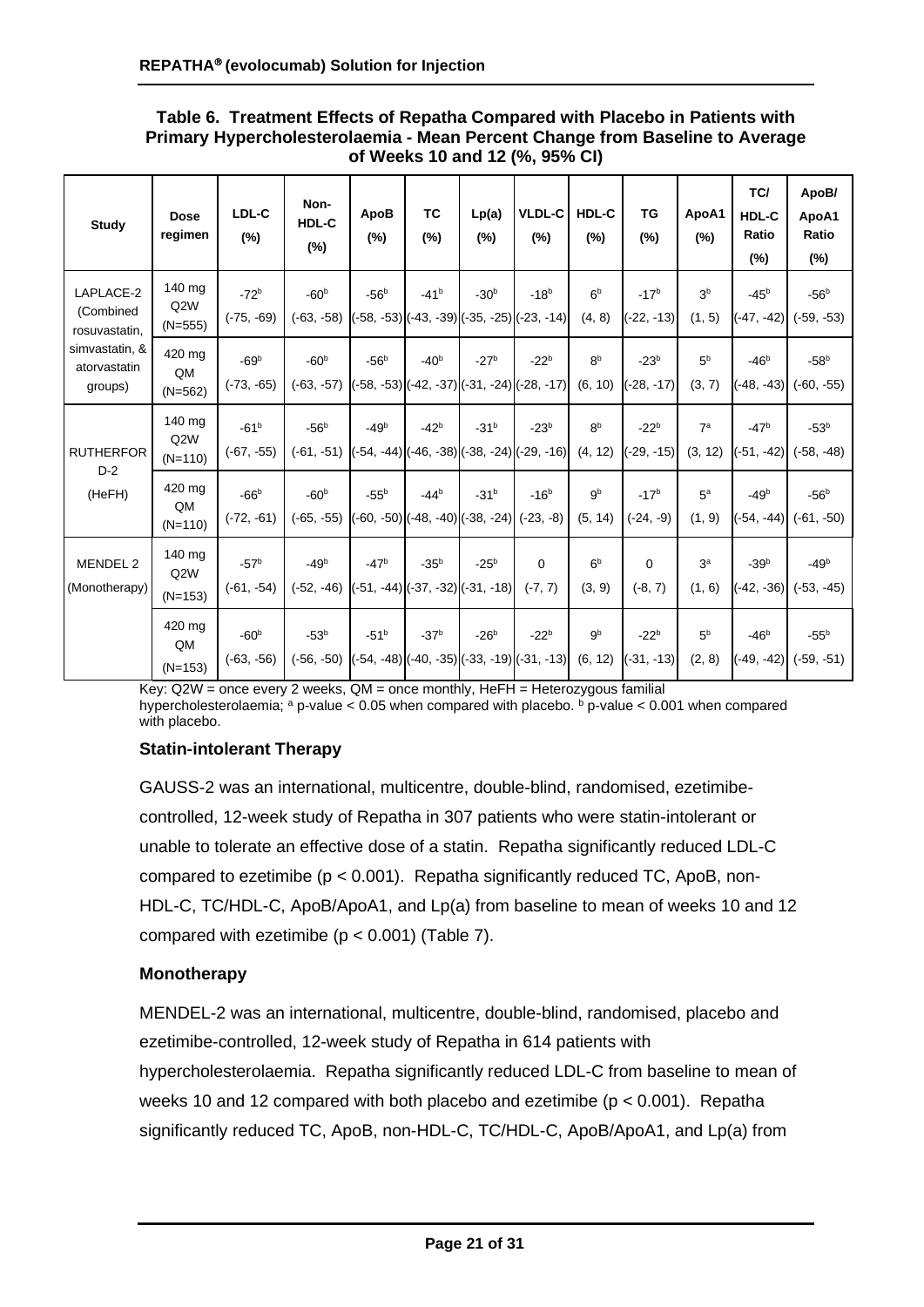baseline to mean of weeks 10 and 12 compared with both placebo and ezetimibe (p < 0.001) [\(Table 6](#page-20-0) and Table 7).

| Study                                             | <b>Dose</b><br>regimen                  | LDL-C<br>(%)           | Non-<br><b>HDL-C</b><br>(%) | ApoB<br>(%) | ТC<br>(%)                                                                                      | Lp(a)<br>$(\%)$ | VLDL-<br>$\mathbf{C}$<br>(%) | HDL-C<br>(%)              | TG<br>(%)          | ApoA1<br>(%)              | TC/<br>HDL-C<br>Ratio<br>(%) | ApoB/<br>ApoA1<br>Ratio<br>$(\%)$ |
|---------------------------------------------------|-----------------------------------------|------------------------|-----------------------------|-------------|------------------------------------------------------------------------------------------------|-----------------|------------------------------|---------------------------|--------------------|---------------------------|------------------------------|-----------------------------------|
| LAPLACE-2<br>(combined<br>atorvastatin<br>groups) | 140 mg<br>Q2W<br>$(N=219)$              | $-43$<br>$(-50, -37)$  | $-34$<br>$(-39, -30)$       | $-34$       | $-23$<br>$\left  (-38, -30) \right  (-26, -19) \left  (-35, -25) \right  (-7, 5)$              | $-30$           | -1                           | $\overline{7}$<br>(4, 10) | $-2$<br>$(-9, 5)$  | $\overline{7}$<br>(4, 9)  | $-27$<br>$(-30, -23)$        | $-38$<br>$(-42, -34)$             |
|                                                   | 420 mg<br>QM<br>$(N=220)$               | $-46$<br>$(-51, -40)$  | $-39$<br>$(-43, -34)$       | $-40$       | $-25$<br>$\left  (-44, -36) \right  (-29, -22) \left  (-41, -26) \right  (-20, 6)$             | $-33$           | $-7$                         | 8<br>(5, 12)              | -8<br>$(-21, 5)$   | $\overline{7}$<br>(2, 11) | $-30$<br>$(-34, -26)$        | $-42$<br>$(-47, -38)$             |
| GAUSS-2<br>(Statin<br>intolerant)                 | 140 mg<br>Q <sub>2</sub> W<br>$(N=103)$ | $-38b$<br>$(-44, -33)$ | $-32b$<br>$(-36, -27)$      | $-32b$      | $-24^{b}$<br>$\left  (-37, -27) \right  (-28, -20) \left  (-31, -17) \right  (-10, 7) \right $ | $-24b$          | $-2$                         | 5<br>(1, 10)              | $-3$<br>$(-11, 6)$ | 5 <sup>a</sup><br>(2, 9)  | $-27b$<br>$(-32, -23)$       | $-35b$<br>$(-40, -30)$            |
|                                                   | 420 mg<br>QM<br>$(N=102)$               | $-39b$<br>$(-44, -35)$ | $-35b$<br>$(-39, -31)$      | $-35b$      | $-26b$<br>$\left  (-40, -30) \right  (-30, -23) \left  (-34, -17) \right  (-13, 6)$            | $-25b$          | $-4$                         | 6<br>(1, 10)              | -6<br>$(-17, 4)$   | 3<br>$(-1, 7)$            | $-30b$<br>$(-35, -25)$       | $-36b$<br>$(-42, -31)$            |
| MENDEL 2<br>(Monotherapy)                         | 140 mg<br>Q2W<br>$(N=153)$              | $-40b$<br>$(-44, -37)$ | $-36b$<br>$(-39, -32)$      | $-34b$      | $-25b$<br>$\vert (-37, -30) \vert (-28, -22) \vert (-29, -16) \vert (-14, 1) \vert$            | $-22b$          | $-7$                         | 6 <sup>a</sup><br>(3, 9)  | -9<br>$(-16, -1)$  | 3<br>(0, 6)               | $-29b$<br>$(-32, -26)$       | $-35b$<br>$(-39, -31)$            |
|                                                   | 420 mg<br>QM<br>$(N=153)$               | $-41b$<br>$(-44, -37)$ | $-35b$<br>$(-38, -33)$      | $-35b$      | $-25b$<br>$((-38, -31), (28, -23), (27, -13), (29, -1))$                                       | $-20b$          | $-10$                        | 4<br>(1, 7)               | -9<br>$(-18, 0)$   | 4 <sup>a</sup><br>(1, 7)  | $-28b$<br>$(-31, -24)$       | $-37b$<br>$(-41, -32)$            |

#### <span id="page-21-0"></span>**Table 7. Treatment Effects of Repatha Compared with Ezetimibe in Patients with Primary Hypercholesterolaemia – Mean Percent Change from Baseline to Average of Weeks 10 and 12 (%, 95% CI)**

Key: Q2W = once every 2 weeks, QM = once monthly  $a$  p-value < 0.05 when compared with ezetimibe;  $b$  pvalue < 0.001 when compared with ezetimibe.

#### **Long-term Efficacy in Primary Hypercholesterolaemia**

DESCARTES was an international, multicentre, double-blind, randomised, placebocontrolled, 52-week study of Repatha in 901 patients with hypercholesterolaemia who were receiving diet alone, atorvastatin, or a combination of atorvastatin and ezetimibe. Repatha 420 mg once monthly significantly reduced LDL-C from baseline at 52 weeks compared with placebo ( $p < 0.001$ ). Treatment effects were sustained over 1 year as demonstrated by reduction in LDL-C from week 12 to week 52 (Figure 5). Reduction in LDL-C from baseline at week 52 compared with placebo was consistent across background lipid-lowering therapies optimised for LDL-C and cardiovascular risk. Repatha 420 mg once monthly significantly reduced TC, ApoB, non-HDL-C, TC/HDL-C,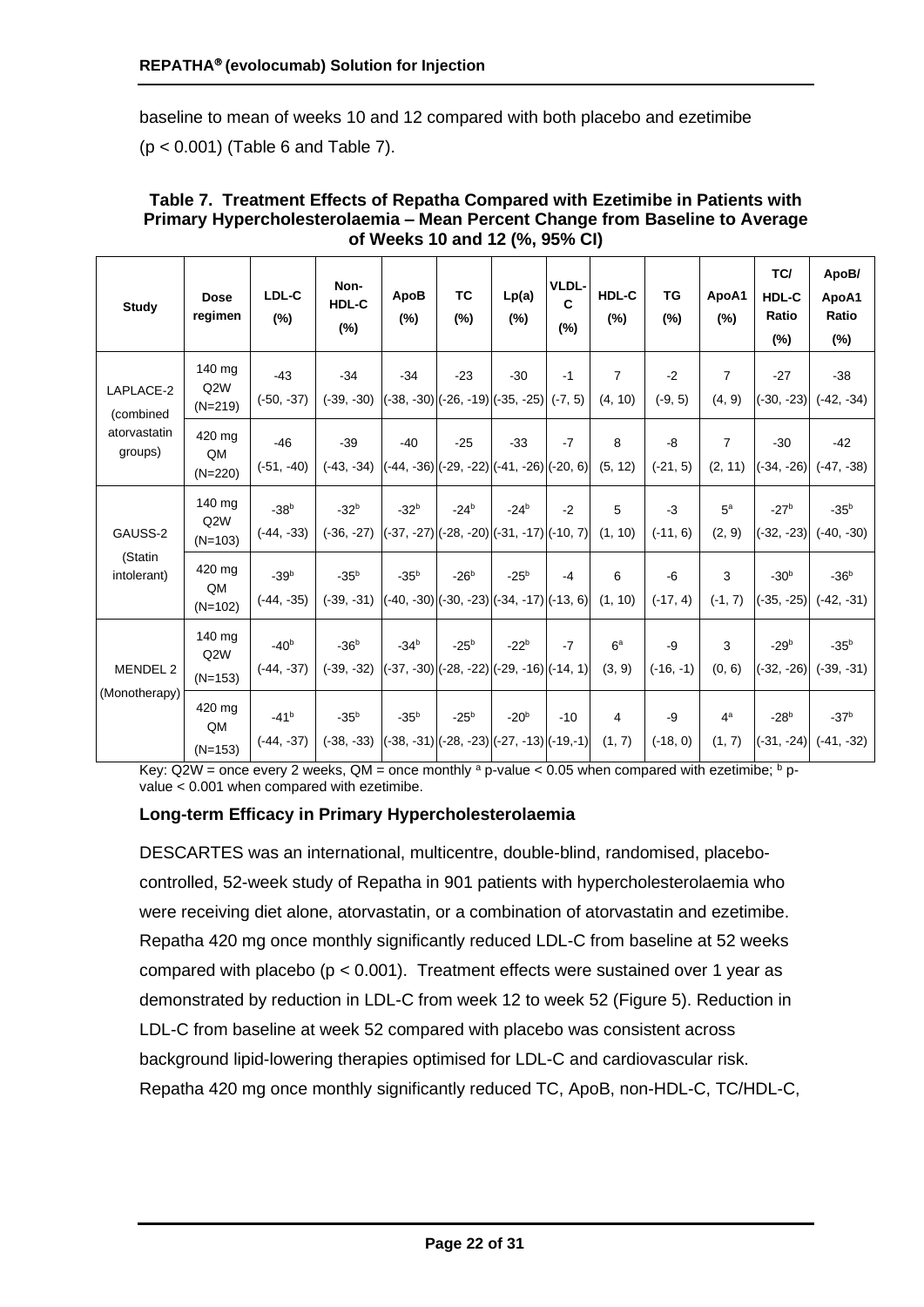ApoB/ApoA1, VLDL-C, TG, and Lp(a), and increased HDL-C at week 52 compared with placebo (p < 0.001) [\(Table 8](#page-22-0)).

<span id="page-22-0"></span>**Table 8. Treatment Effects of Repatha Compared with Placebo in Patients with Primary Hypercholesterolaemia – Mean Percent Change from Baseline to Week 52 (%, 95% CI)**

| Study            | <b>Dose</b><br>regimen    | LDL-C<br>(%)           | Non-<br>HDL-C<br>$(\%)$ | ApoB<br>(%) | ТC<br>$(\%)$                                                        | Lp(a)<br>$(\%)$ | VLDL-C<br>$(\%)$ | HDL-<br>С<br>$(\%)$ | ΤG<br>(%) | ApoA1<br>(%) | TC/<br><b>HDL-C</b><br>Ratio<br>(%) | ApoB/<br>ApoA1<br>Ratio<br>(%) |
|------------------|---------------------------|------------------------|-------------------------|-------------|---------------------------------------------------------------------|-----------------|------------------|---------------------|-----------|--------------|-------------------------------------|--------------------------------|
| <b>DESCARTES</b> | 420 mg<br>QM<br>$(N=599)$ | $-59b$<br>$(-64, -55)$ | $-50b$<br>$(-54, -46)$  | $-44^{b}$   | $-33b$<br>$(-48, -41)(-36, -31)(-26, -19)(-40, -18)(3, 8)(-17, -6)$ | $-22b$          | $-29b$           | 5 <sup>b</sup>      | $-12^{b}$ | 3<br>(1, 5)  | $-37b$<br>$(-40, -34)(-50, -43)$    | $-46b$                         |

Key:  $QM =$  once monthly  $\frac{b}{c}$  p-value < 0.001 when compared with placebo.





DESCARTES - Full Analysis Set.

 $N =$  number of subjects randomised and dosed in the full analysis set.

EvoMab = Repatha;  $WK = week$ ;  $QM = once monthly (subcutaneous)$ ;  $MG = milligrams$ . Vertical lines represent the standard error around the mean. Plot is based on observed data and no imputation is used for missing values.

OSLER-1 and OSLER-2 were two randomised, controlled, open-label extension studies to assess the long-term safety and efficacy of Repatha in patients who completed treatment in a 'parent' study. In each extension study, patients were randomised 2:1 to receive either Repatha plus standard of care (evolocumab group) or standard of care alone (control group) for the first year of the study. At the end of the first year (week 52 in OSLER-1 and week 48 in OSLER-2), patients were eligible to enter the all Repatha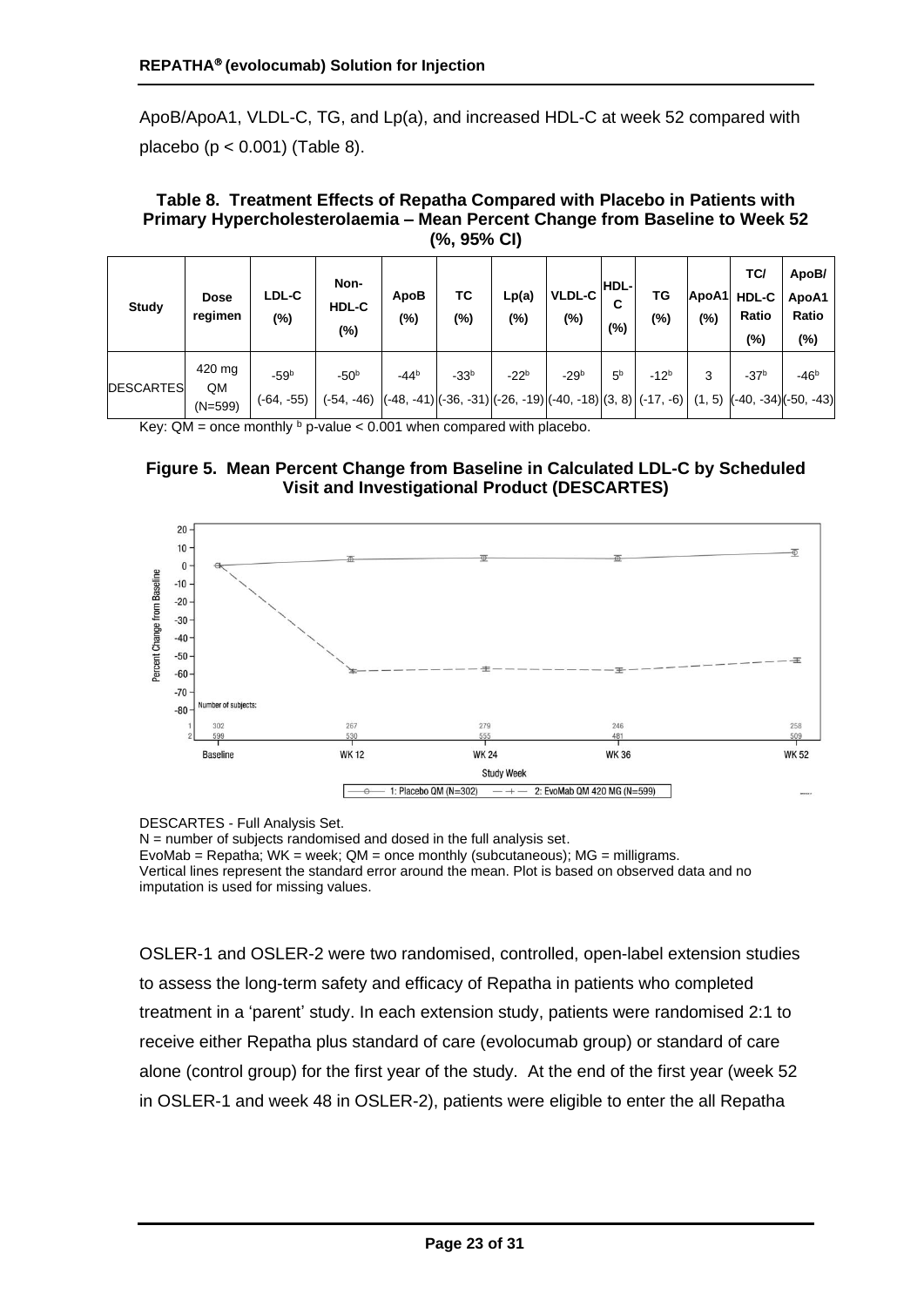period in which all patients could receive open-label Repatha for either another 4 years (OSLER-1) or 2 years (OSLER-2).

A total of 1324 patients enrolled in OSLER-1. Repatha 420 mg once monthly reduced LDL-C from baseline at week 12 and week 52 compared with control. Treatment effects were maintained over 272 weeks as demonstrated by a reduction in LDL-C from week 12 in the parent study to week 260 in the open-label extension and the safety profile remained the same. A total of 3681 patients enrolled in OSLER-2. Repatha reduced LDL-C from baseline at week 12 and week 48 compared with control. Treatment effects were maintained as demonstrated by reduction in LDL-C from week 12 to week 104 in the open-label extension. Repatha reduced TC, ApoB, non-HDL-C, TC/HDL-C, ApoB/ApoA1, VLDL-C, TG and Lp(a), and increased HDL-C and ApoA1 from baseline to week 52 in OSLER 1 and to week 48 in OSLER-2 compared with control. LDL-C and other lipid parameters returned to baseline within 12 weeks after discontinuation of Repatha at the beginning of OSLER-1 without evidence of rebound.

TAUSSIG was a multicentre, open-label 5-year extension study to assess the long-term safety and efficacy of Repatha in patients with severe familial hypercholesterolaemia (FH), including homozygous familial hypercholesterolaemia (HoFH), who were treated with Repatha as an adjunct to other lipid-lowering therapies. A total of 194 severe FH (non-HoFH) patients and 106 HoFH patients enrolled in TAUSSIG. All patients in the study were initially treated with Repatha 420 mg once monthly except for those receiving lipid apheresis at enrolment, who began with Repatha 420 mg every 2 weeks. Dose frequency in non-apheresis patients could be titrated up to 420 mg once every 2 weeks based on LDL-C response and PCSK9 levels. Repatha demonstrated a sustained treatment effect as evidenced by a reduction of LDL-C in patients with severe FH (non-HoFH) [\(Table 9\)](#page-24-0). Changes in other lipid parameters (TC, ApoB, non-HDL-C, TC/HDL-C, and ApoB/ApoA1) also demonstrated a sustained effect of ongoing Repatha administration in patients with severe FH (non-HoFH).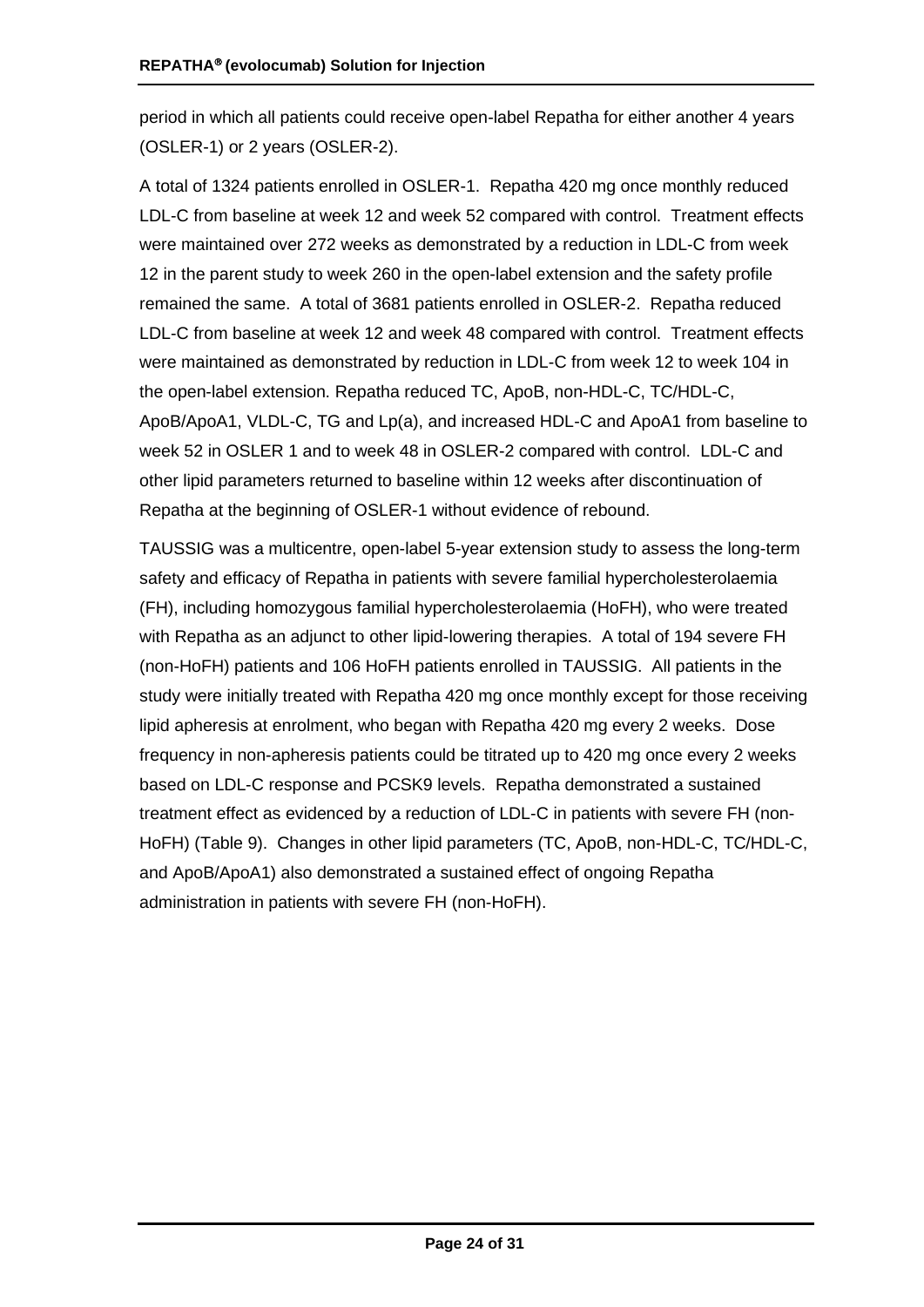| <b>Patient</b><br><b>Population</b><br>(N) | <b>OLE</b><br>Week<br>12<br>$(n=191)$ | <b>OLE</b><br>Week<br>24<br>$(n=191)$ | <b>OLE</b><br>Week<br>36<br>$(n=187)$ | <b>OLE</b><br>Week<br>48<br>$(n=187)$ | <b>OLE</b><br>Week<br>96<br>$(n=180)$ | <b>OLE</b><br>Week<br>144<br>$(n=180)$ | <b>OLE</b><br>Week<br>192<br>$(n=147)$ | OLE<br>Week<br>216<br>$(n=96)$ |
|--------------------------------------------|---------------------------------------|---------------------------------------|---------------------------------------|---------------------------------------|---------------------------------------|----------------------------------------|----------------------------------------|--------------------------------|
| Severe FH                                  | $-54.9$                               | $-54.2$                               | $-54.7$                               | $-56.9$                               | $-53.3$                               | $-53.5$                                | $-48.3$                                | $-47.2$                        |
| $(non-HoFH)$<br>$(N = 194)$                | $(-57.4, -$<br>52.4)                  | $(-57.0, -$<br>51.3)                  | $(-57.4, -$<br>52.0                   | $(-59.7, -$<br>54.1)                  | (-56.9. -<br>49.7)                    | (-56.8. -<br>50.2                      | (-53.0, -<br>43.7)                     | $(-52.9, -$<br>41.5)           |

<span id="page-24-0"></span>**Table 9. Effect of Repatha on LDL-C in Patients with Severe FH (non-HoFH) – Mean Percent Change from Baseline to OLE Week 216 (and associated 95% CI)**

 $OLE = open$ -label extension. N (n) = Number of evaluable patients (N) and patients with observed LDL values at specific schedule visit (n) in the Severe FH (non-HoFH) Final Analysis Set.

*Homozygous Familial Hypercholesterolaemia*

TESLA was an international, multicentre, double-blind, randomised, placebo-controlled 12-week study of Repatha in 49 HoFH patients between 12 to 65 years of age (including 10 adolescent patients) evaluated for their response to 420 mg once monthly as an adjunct to other lipid-lowering therapies (e.g. statins, bile-acid sequestrants). Repatha 420 mg once monthly significantly reduced LDL-C and ApoB at week 12 compared with placebo (p < 0.001) [\(Table 1](#page-24-1)0). Changes in other lipid parameters (TC, non-HDL-C, TC/HDL-C, and ApoB/ApoA1) also demonstrated a treatment effect of Repatha administration in patients with HoFH.

<span id="page-24-1"></span>**Table 10. Treatment Effects of Repatha Compared With Placebo in Patients With Homozygous Familial Hypercholesterolaemia – Mean Percent Change From Baseline to Week 12 (%, 95% CI)**

| <b>Study</b>           | <b>Dose</b><br>regimen   | LDL-C<br>$(\%)$        | Non-HDL-<br>С<br>$(\%)$ | ApoB<br>(%)                         | ТC<br>(%) | Lp(a)<br>$(\%)$     | <b>VLDL-C</b><br>(%)  | <b>HDL-C</b><br>(%) | TG<br>$(\%)$ | TC/<br><b>HDL-C</b><br>Ratio<br>(%) | ApoB/<br>ApoA1<br>Ratio<br>(%)                 |
|------------------------|--------------------------|------------------------|-------------------------|-------------------------------------|-----------|---------------------|-----------------------|---------------------|--------------|-------------------------------------|------------------------------------------------|
| <b>TESLA</b><br>(HoFH) | 420 mg<br>QM<br>$(N=33)$ | $-32b$<br>$(-45, -19)$ | $-30$<br>$(-42, -18)$   | $-23b$<br>$(-35, -11)$ $(-38, -16)$ | $-27$     | $-12$<br>$(-25, 2)$ | $-44$<br>$(-128, 40)$ | $-0.1$<br>$(-9, 9)$ | 0.3          | -26                                 | $-28$<br>$(-15, 16)$ $(-38, -14)$ $(-39, -17)$ |

 $b$  p-value < 0.001 when compared with placebo.

*Efficacy in Homozygous Familial Hypercholesterolaemia*

In TAUSSIG, Repatha demonstrated a sustained treatment effect as evidenced by reduction of LDL-C in patients with HoFH (overall, non-apheresis, apheresis) [\(Table 1](#page-25-0)1). Changes in other lipid parameters (TC, ApoB, non-HDL-C, TC/HDL-C, and ApoB/ApoA1) also demonstrated a sustained effect of Repatha administration in patients with HoFH. Reductions in LDL-C and changes in other lipid parameters in 14 adolescent patients (12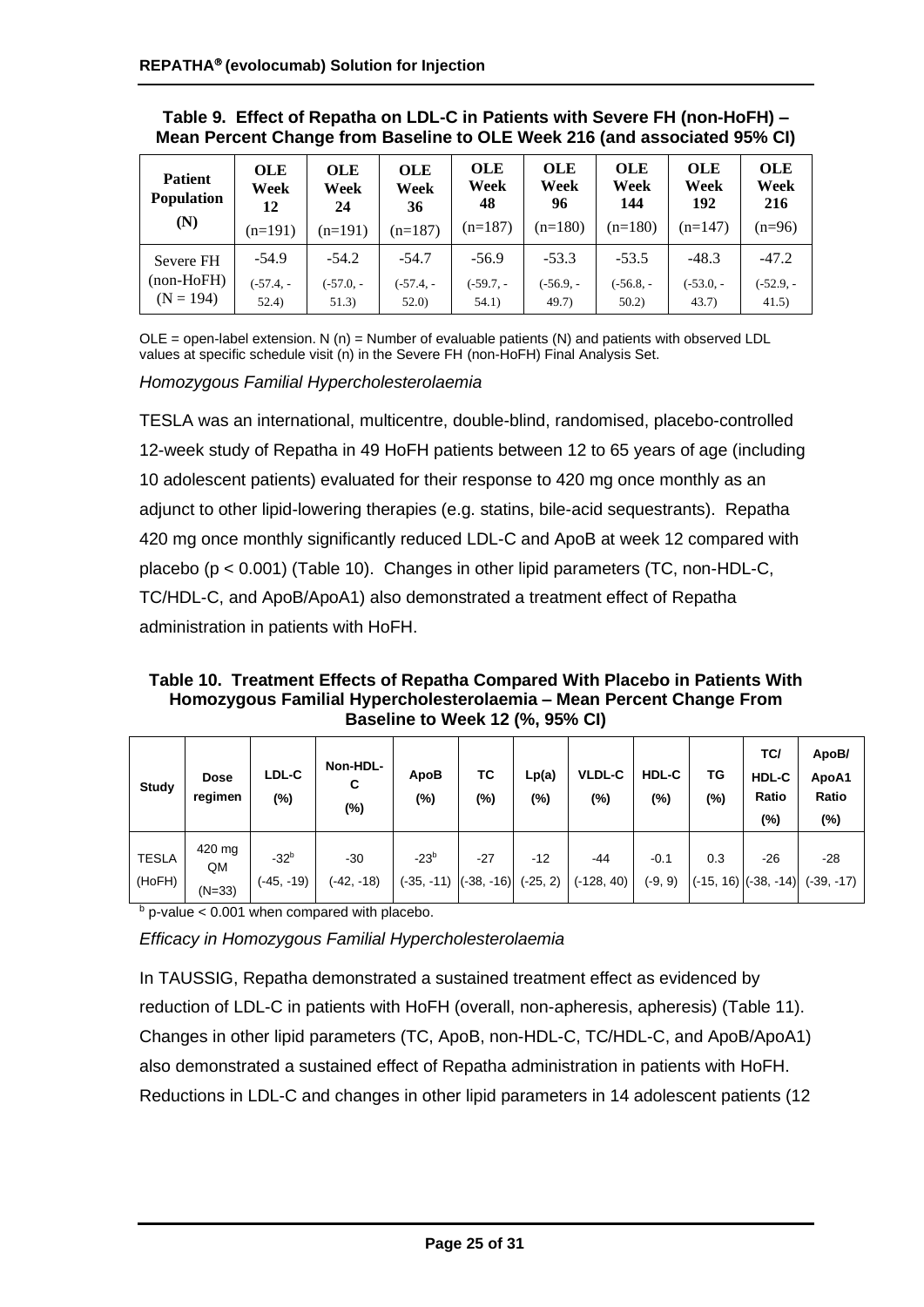to < 18 years of age) with HoFH were comparable to those in the overall HoFH study population.

| <b>Patient</b>              | <b>OLE</b>                                                                                                                                                               | <b>OLE</b>                              | <b>OLE</b>            | <b>OLE</b>            | <b>OLE</b>            | <b>OLE</b>                                                                                                 | <b>OLE</b>                 | <b>OLE</b>                              |
|-----------------------------|--------------------------------------------------------------------------------------------------------------------------------------------------------------------------|-----------------------------------------|-----------------------|-----------------------|-----------------------|------------------------------------------------------------------------------------------------------------|----------------------------|-----------------------------------------|
| <b>Population</b> (N)       | Week 12                                                                                                                                                                  | Week 24                                 | Week 36               | <b>Week 48</b>        | Week 96               |                                                                                                            | Week 144 Week 192 Week 216 |                                         |
| HoFH<br>$(N = 106)$         | $-21.2$<br>$(-26.0, -16.3)$ $(-27.8, -15.0)$ $(-32.1, -21.9)$ $(-31.4, -18.3)$ $(-31.2, -18.8)$ $(-34.9, -20.5)$ $(-36.9, -17.8)$ $(-34.0, -14.0)$<br>$(n = 104)$        | $-21.4$<br>$(n = 99)$                   | $-27.0$<br>$(n = 94)$ | $-24.8$<br>$(n = 93)$ | $-25.0$<br>$(n = 82)$ | $-27.7$<br>$(n = 79)$                                                                                      | $-27.4$<br>$(n = 74)$      | $-24.0$<br>$(n = 68)$                   |
| Non-apheresis<br>$(N = 72)$ | $-22.7$<br>$(-28.1, -17.2)$ $[(-33.1, -18.5)]$ $(-36.4, -24.7)$ $[(-35.8, -19.4)]$ $(-31.0, -16.0)$ $[(-35.9, -18.3)]$ $(-37.9, -22.2)$ $[(-32.5, -14.2)]$<br>$(n = 70)$ | $-25.8$<br>$(n = 69)$                   | $-30.5$<br>$(n = 65)$ | $-27.6$<br>$(n = 64)$ | $-23.5$<br>$(n = 62)$ | $-27.1$<br>$(n = 60)$                                                                                      | $-30.1$<br>$(n = 55)$      | $-23.4$<br>$(n = 50)$                   |
| Apheresis<br>$(N = 34)$     | $-18.1$<br>$(-28.1, -8.1)$<br>$(n = 34)$                                                                                                                                 | $-11.2$<br>$(-24.0, 1.7)$<br>$(n = 30)$ | $-19.1$<br>$(n = 29)$ | $-18.7$<br>$(n = 29)$ | $-29.7$<br>$(n = 20)$ | $-29.6$<br>$(-28.9, -9.3)$ $(-29.5, -7.9)$ $(-40.6, -18.8)$ $(-42.1, -17.1)$ $(-51.2, 12.1)$<br>$(n = 19)$ | $-19.6$<br>$(n = 19)$      | $-25.9$<br>$(-56.4, 4.6)$<br>$(n = 18)$ |

<span id="page-25-0"></span>**Table 11. Effect of Repatha on LDL-C in Patients with Homozygous Familial Hypercholesterolaemia – Mean Percent Change from Baseline to OLE Week 216 (and associated 95% CI)**

 $OLE = open$ -label extension. N (n) = Number of evaluable patients (N) and patients with observed LDL values at specific schedule visit (n) in the HoFH Final Analysis Set (overall, non-apheresis, and apheresis).

## **5.2 Pharmacokinetic Properties**

Evolocumab exhibits non-linear kinetics as a result of binding to PCSK9. Administration of the 140 mg dose in healthy volunteers resulted in a  $C_{\text{max}}$  mean (standard deviation [SD]) of 18.6 (7.3)  $\mu$ g/mL and AUC<sub>last</sub> mean (SD) of 188 (98.6) day• $\mu$ g/mL. Administration of the 420 mg dose in healthy volunteers resulted in a  $C_{\text{max}}$  mean (SD) of 59.0 (17.2) μg/mL and AUC<sub>last</sub> mean (SD) of 924 (346) day•µg/mL. Following a single 420 mg intravenous dose, the mean (SD) systemic clearance was estimated to be 12 (2) mL/hr. An approximate 2- to 3-fold accumulation was observed in trough serum concentrations (C<sub>min</sub> [SD] 7.21 [6.6]) following 140 mg doses administered subcutaneously every 2 weeks or following 420 mg doses administered subcutaneously monthly (C<sub>min</sub> [SD] 11.2 [10.8]), and serum trough concentrations approached steady state by 12 weeks of dosing.

#### Absorption

Following a single subcutaneous dose of 140 mg or 420 mg Repatha administered to healthy adults, median peak serum concentrations were attained in 3 to 4 days and estimated absolute bioavailability was 72%.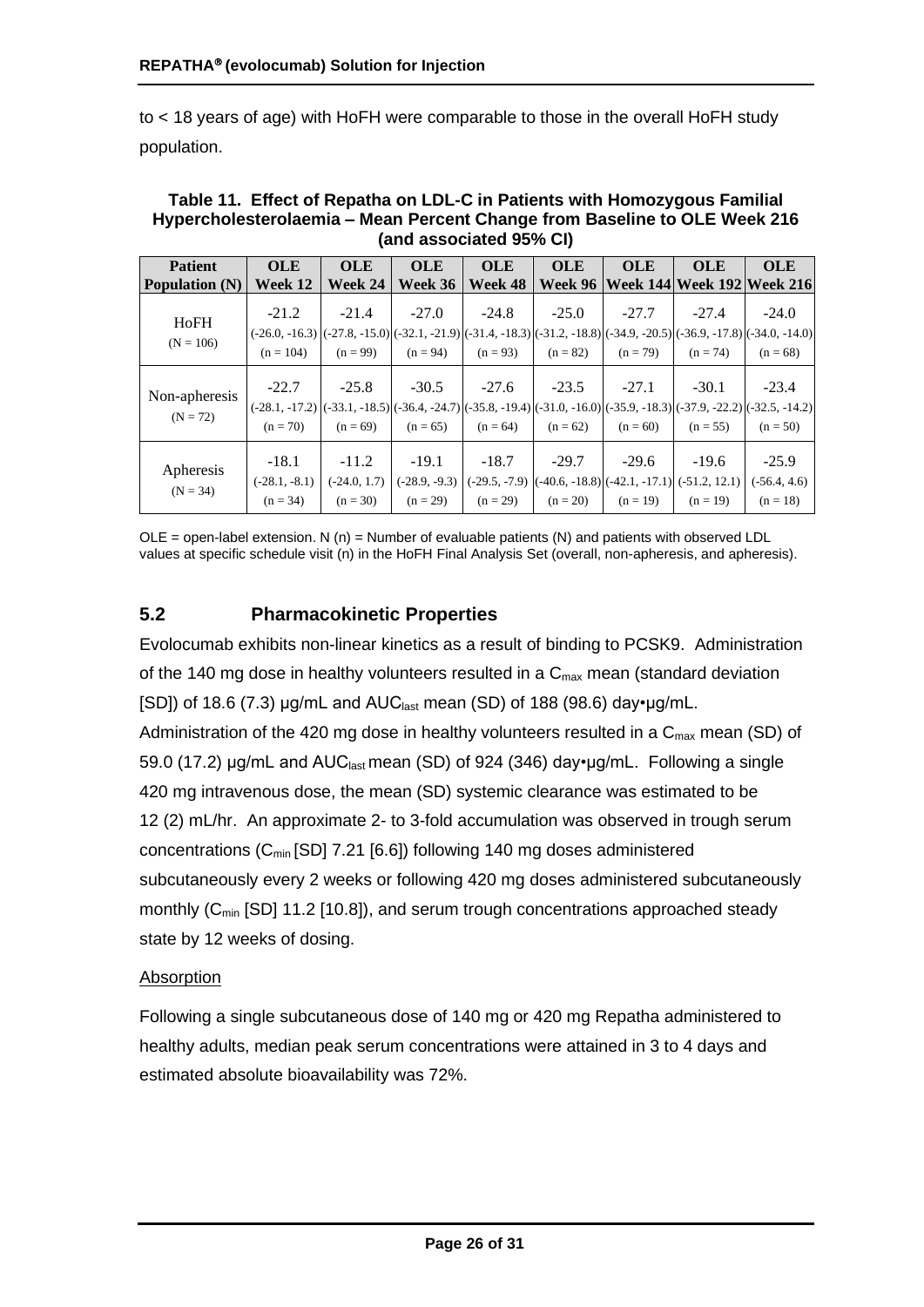## **Distribution**

Following a single 420 mg Repatha intravenous dose, the steady-state volume of distribution was estimated to be 3.3 (0.5) L, suggesting Repatha has limited tissue distribution.

#### **Metabolism**

As a fully human IgG2 antibody, the clearance of Repatha is mediated by specific binding and complex formation with its target ligand, PCSK9, as well as by typical IgG clearance processes in the reticuloendothelial system (RES). Repatha is expected to be degraded into small peptides and amino acids via these catabolic pathways.

#### Excretion

Repatha was estimated to have an effective half-life of 11 to 17 days.

No time dependent changes were observed in serum evolocumab concentrations over a period of 124 weeks.

An approximate 20% increase in the clearance of Repatha was observed in patients co-administered with statins. This increased clearance is in part mediated by statins increasing the concentration of PCSK9 which did not adversely impact the pharmacodynamic effect of Repatha on lipids. Population pharmacokinetic analysis indicated no appreciable differences in evolocumab serum concentrations in hypercholesterolaemic (non-FH or FH) patients taking concomitant statins (see section 4.5 Interaction with other medicines and other forms of interaction).

#### Special Populations

Population pharmacokinetic analyses suggest that no dose adjustments are necessary for age, race or gender. The pharmacokinetics of Repatha were influenced by body weight without having any notable impact on LDL-C lowering. Therefore, no dose adjustments are necessary based on body weight.

#### *Hepatic Impairment*

Single 140 mg subcutaneous doses of Repatha were studied in 8 patients with mild hepatic impairment, 8 patients with moderate hepatic impairment and 8 healthy subjects. The exposure to evolocumab was found to be approximately 40% to 50% lower compared with healthy subjects. However, baseline PCSK9 levels and the degree and time course of PCSK9 neutralisation were found to be similar between patients with mild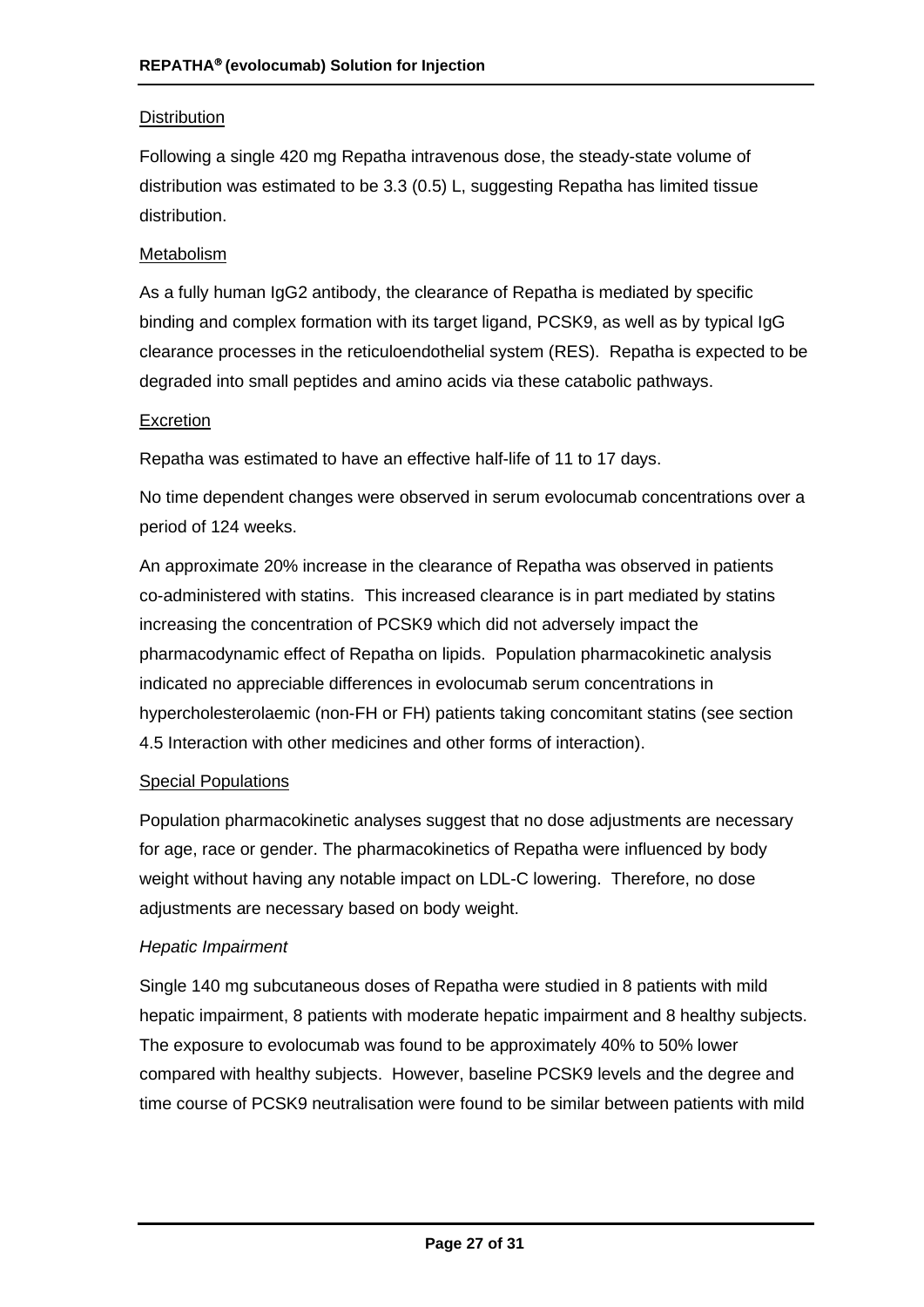or moderate hepatic impairment and healthy subjects. This resulted in similar time course and extent of absolute LDL-C lowering.

#### *Renal Impairment*

Population pharmacokinetic analysis of integrated data from the Repatha clinical trials did not reveal a difference in pharmacokinetics in Chronic Kidney Disease (CKD) patients with stages 2 and 3 renal impairment relative to non-renally impaired patients.

In a clinical trial of 18 patients with either normal renal function (estimated glomerular filtration rate [eGFR]  $\geq 90$  mL/min/1.73 m<sup>2</sup>), stage 4 CKD (eGFR < 30 mL/min/1.73 m<sup>2</sup>) or stage 5 CKD (estimated glomerular filtration rate [eGFR] < 15 mL/min/1.73 m<sup>2</sup> or on dialysis), exposure, as assessed by  $C_{\text{max}}$ , was found to be approximately 30% to 45% lower in patients with stage 4 or 5 CKD compared with patients with normal renal function. The median  $t_{max}$  was similar across all groups. The pharmacodynamics and safety of Repatha in patients with stage 4 or 5 CKD were similar to patients with normal renal function and there were no clinically meaningful differences in LDL-C lowering. Therefore, no dose adjustments are necessary in patients with stage 4 or 5 CKD.

## **5.3 Preclinical Safety Data**

#### **Genotoxicity**

The mutagenic potential of Repatha has not been evaluated; however, monoclonal antibodies are not expected to alter DNA or chromosomes.

#### **Carcinogenicity**

The carcinogenic potential of Repatha was evaluated in a lifetime study conducted in the hamster at dose levels up to 100 mg/kg every 2 weeks (AUC exposure 7-fold higher than in patients receiving Repatha at 420 mg once every 2 weeks). There were no evolocumab-related tumours. Expected serum LDL-C lowering was observed throughout the study.

## **6. PHARMACEUTICAL PARTICULARS**

## **6.1 List of Excipients**

Repatha is formulated from proline, glacial acetic acid, polysorbate 80, water for injection and sodium hydroxide.

#### **6.2 Incompatibilities**

Incompatibilities were either not assessed or not identified as part of the registration of this medicine.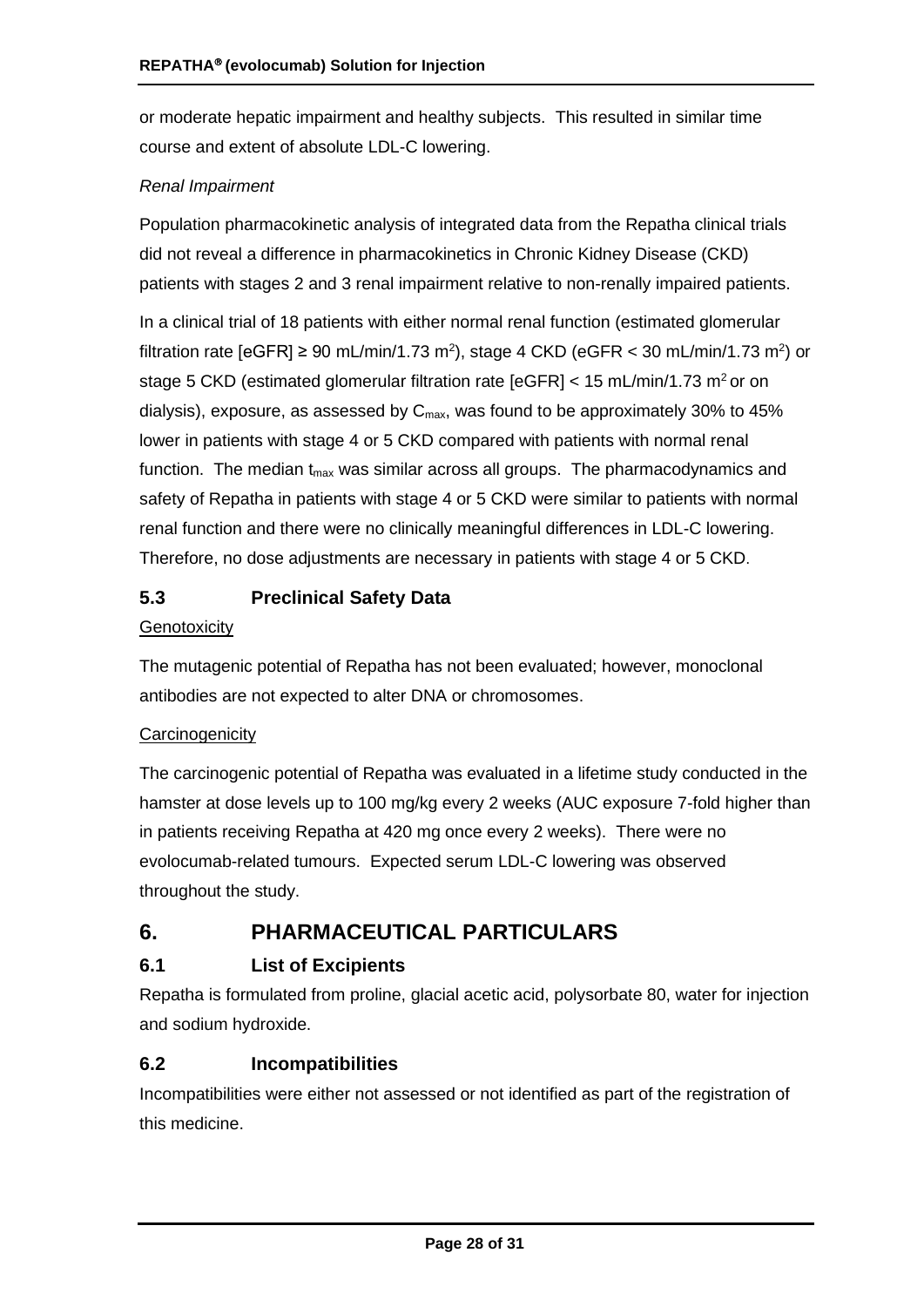## **6.3 Shelf life**

In Australia, information on the shelf life can be found on the public summary of the Australian Register of Therapeutic Goods (ARTG). The expiry date can be found on the packaging.

## **6.4 Special Precautions for Storage**

#### **Store refrigerated at 2°C to 8°C in the original carton.**

If removed from the refrigerator, Repatha should be kept at controlled room temperature (up to 25°C) in the original carton and must be used within 30 days.

Protect Repatha from direct light and do not expose to temperatures above 25°C.

Do not freeze.

Do not shake.

#### **6.5 Nature and Contents of Container**

The needle cover of the glass pre-filled syringe and the pre-filled pen is made from dry natural rubber (a derivative of latex).

Repatha is provided as a:

- 1 mL solution (140 mg/mL evolocumab) in a single-use pre-filled syringe made from type I glass with stainless-steel needle, supplied as a 1-pack.\*
	- \* Not available in Australia
- 1 mL solution (140 mg/mL evolocumab) in a single-use pre-filled pen with type 1 glass syringe and stainless-steel needle; supplied as a 1-pack, 2-pack\*, and 3 pack\*.

\* Not available in Australia

• 3.5 mL solution (420 mg/3.5 mL evolocumab) delivering 120 mg/mL evolocumab in a single-use pre-filled cartridge assembly made from Crystal Zenith<sup>®</sup> resin which is co-packaged with an administration device (AMD). The administration device is a compact, sterile, single-use, disposable, injection device intended for use only with the provided 3.5 mL pre-filled cartridge assembly; supplied as a 1 pack.

#### **6.6 Special Precautions for Disposal**

In Australia, any unused medicine or waste material should be disposed of in accordance with local requirements.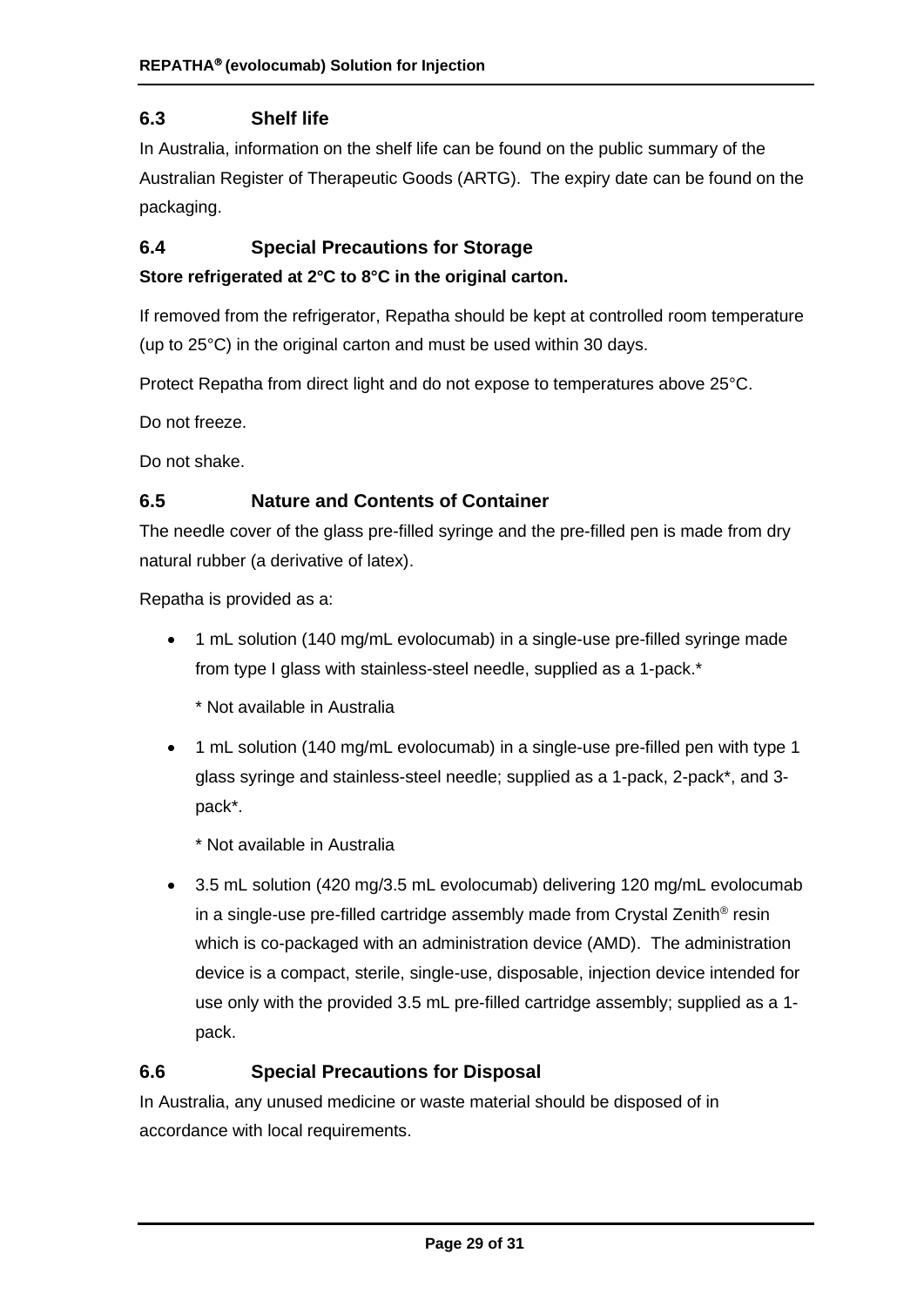## **6.7 Physicochemical Properties**

## **Chemical Structure**

Repatha is a fully human immunoglobulin G2 (IgG2) monoclonal antibody with high affinity binding to Proprotein Convertase Subtilisin/Kexin Type 9 (PCSK9). Repatha has an approximate molecular weight of 144 kDa and is produced using recombinant DNA technology in mammalian (Chinese Hamster Ovary, CHO) cells.



## **Figure 6. Schematic of Repatha Structure**

 $V_H$  is the variable domain of the heavy chain CH1, CH2, and CH3 are the constant domains of the heavy chain V<sub>L</sub> is the variable domain of the light chain  $C_L$  is the constant domain of the light chain

#### CAS number

1256937-27-5

# **7. MEDICINE SCHEDULE (POISONS STANDARD)**

Prescription Only Medicine (S4)